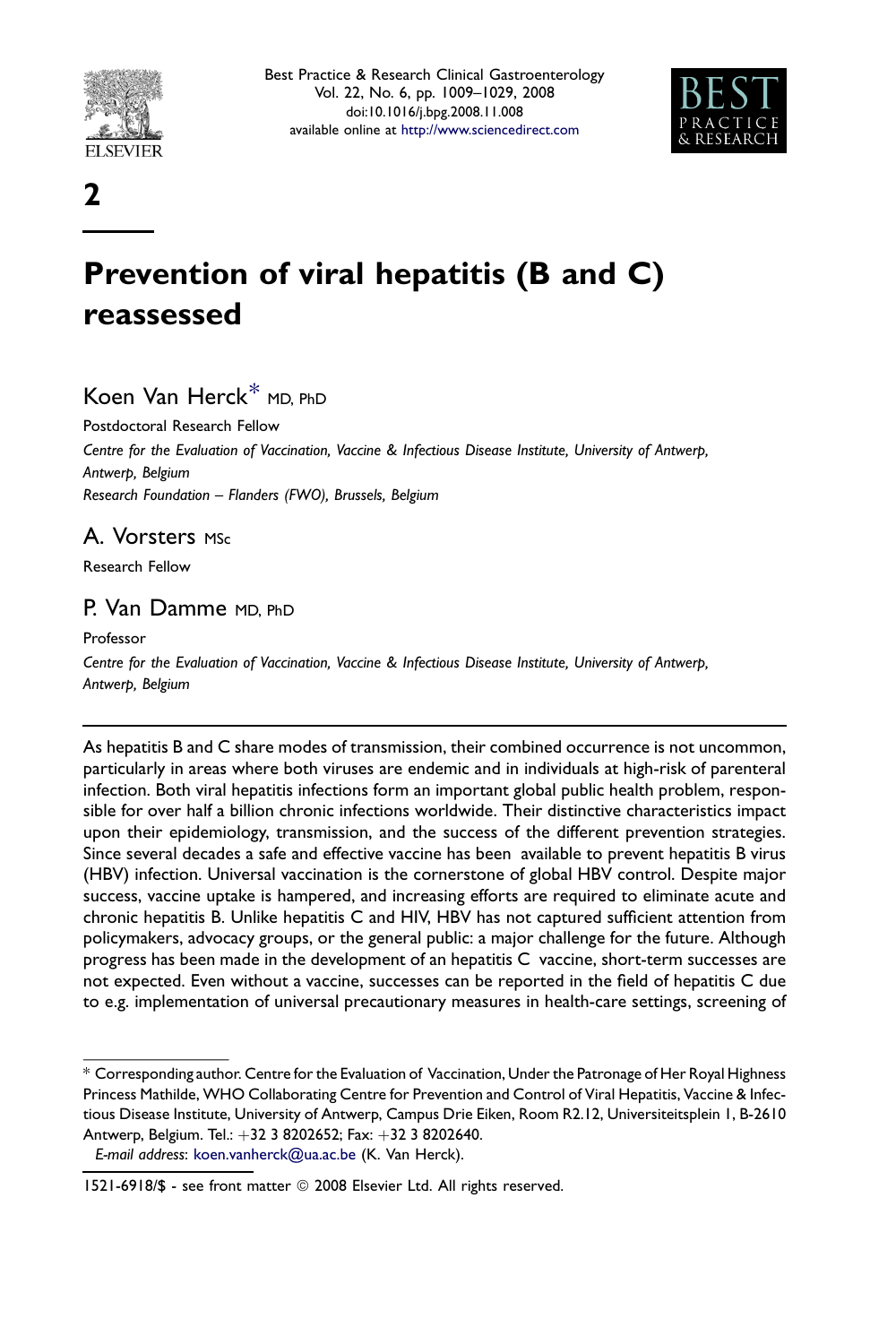blood and blood products, and identification and counselling of infected people. Despite important efforts, transmission in injecting drug users is increasing.

Key words: hepatitis B; hepatitis C; prevention; vaccination; risk groups.

# HEPATITIS B

#### Virus and transmission

The hepatitis B virus (HBV) is a double-stranded, enveloped virus of the family Hepadnaviridae. HBV is currently classified into eight genotypes (A–H), associated with particular geographic distributions. HBV is carried in blood and in other body fluids, including saliva, semen and vaginal secretions, which are capable of transmitting HBV. The highest concentrations of the virus can be found in blood and serous exudates (up to  $10^9$  virions/mL). HBV remains viable for 7 days or longer on environmen-tal surfaces at room temperature.<sup>[1](#page-17-0)</sup>

Its primary routes of transmission are due to exposure in the perinatal period (often called vertical transmission) or during early childhood (non-sexual person-toperson transmission), sexual transmission, and percutaneous exposure to blood or infectious body fluids.

Most perinatal infections occur among neonates of pregnant women with chronic HBV infection. The likelihood of a neonate developing chronic HBV infection is 70– 90% for those born to HBeAg-positive mothers ( $\sim$  high titres of HBV DNA) and <15% for those born to HBeAg-negative mothers.

Most early childhood infections occur in households of people with chronic HBV infection. The most probable mechanism involves unapparent percutaneous or permucosal contact (e.g. bites, breaks in the skin, dermatologic lesions, skin ulcers) with infectious body fluids.

Sexual transmission has been estimated to account for 50% of new infections among adults in industrialised countries.

Finally, other parenteral or percutaneous exposure forms another major source of HBV transmission (e.g. needle-stick injury and mucous membrane splash in the health-care setting, unsafe injections, tattooing, piercing, sharing razors or toothbrushes) in many countries. Worldwide unsafe injection practises are thought to account for over 21 million HBV infections each year.<sup>2</sup> While transfusion-related infections have currently become very rare in industrialised countries thanks to the improved serology and advances in molecular blood screening, surgery and dental care may still be a source of HBV infection.

#### Clinical spectrum

Acute hepatitis B has a long incubation period (90 days on average) during which the individual is infectious. Individual responses to the infection vary greatly, ranging from subclinical infection with a mild 'flu-like' illness without jaundice to the complete clinical picture of hepatitis.

Although the acute infection is more clinically expressed in adults, infections in infants and pre-school-age children are at greatest risk of becoming chronic, thereby increasing the risk of cirrhosis and primary hepatocellular carcinoma (HCC) later in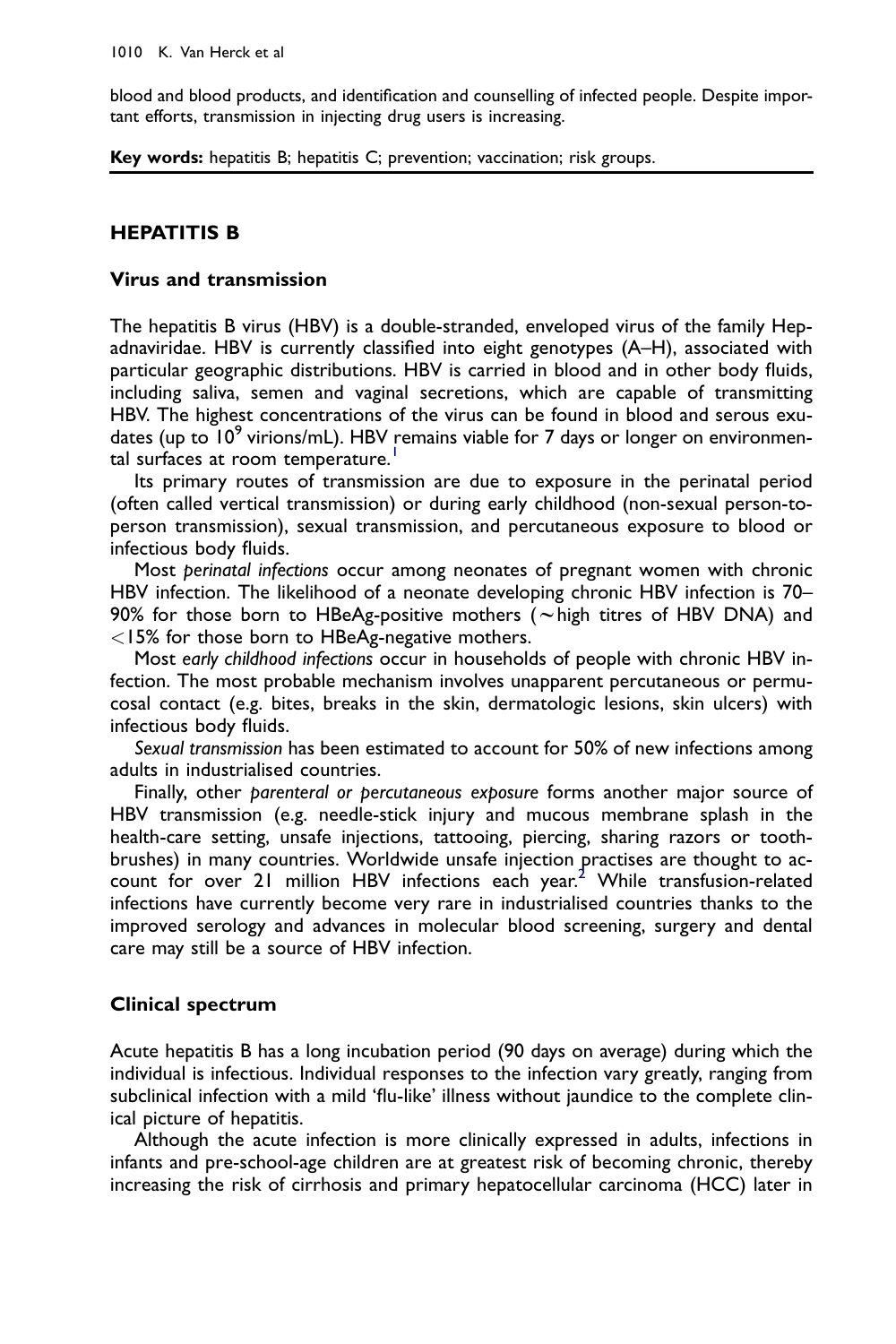life, probably due to the effect of age on the immune system's ability to clear and eliminate the infection. About 90% of adults recover completely, although this may require 6 months or more. About 1% of adults develop fulminant hepatitis, an exceptionally severe form of the disease which is almost always fatal unless liver transplantation is performed.<sup>[3](#page-17-0)</sup> About 1–10% of acutely infected adults and 30–90% of infected babies will become chronically infected and remain infectious.

Persistence of HBV infection is diagnosed by the detection of HBsAg in the blood for at least 6 months or through detection of HBV DNA even in the absence of detectable HBsAg in patients with occult HBV infection. The natural history of chronic HBV infection can vary dramatically between individuals, from a chronic carrier state (i.e. being infectious without showing any symptoms or any abnormalities on laboratory testing) over clinically insignificant or minimal liver disease without ever developing complications, to clinically apparent chronic hepatitis. Chronic HBV infection can be either 'replicative' (with positive HBeAg and high viral load) or 'non-replicative'. In the latter case, reactivation can occur either spontaneously or by immune suppression. Patients with chronic HBV and replicative infection have a generally worse prognosis and a greater chance of developing cirrhosis and/or HCC than those without HBeAg.<sup>[4](#page-17-0)</sup>

## Epidemiology

Globally, hepatitis B is one of the most common infectious diseases. Estimates indicate that at least 2 billion people have been infected with HBV, with over 378 million people being chronic carriers (6% of the world population). Some 4.5 million new HBV infections occur worldwide each year, and 15–40% of those infected will develop cirrhosis, liver failure or hepatocellular carcinoma.<sup>5-7</sup>

A model was recently developed to estimate HBV-related morbidity and mortality at country, regional and global levels. This model calculates the age-specific risk of acquiring HBV infection, acute HBV, and progression to chronic HBV infection. HBV-related deaths among chronically infected people were determined from HBV-related cirrhosis and HCC mortality curves, adjusted for background mortality. For the year 2000, the model estimated 620,000 people died worldwide from HBV-related causes: 94% from chronic and 6% from acute HBV. Without vaccination, infections acquired during the perinatal period, in early childhood ( $<$ 5 years old), and  $\geq$ 5 years of age accounted for 21%, 48%, and 31% of HBV-related deaths, respectively.<sup>8</sup>

On the basis of sero-epidemiological surveys, the World Health Organization (WHO) (<http://www.who.int/ith/maps/hepatitisB2007.jpg>) has classified countries into three levels of endemicity according to the prevalence of chronic HBsAg carriage: high ( $\geq$ 8%), intermediate (2–8%) and low ( $<$ 2%). $^{9,10}$  $^{9,10}$  $^{9,10}$  Approximately 75% of the world's chronic hepatitis B carriers live in Asian countries.<sup>[11](#page-17-0)</sup> Importantly, chronic carriers of HBV are not only at risk of developing the long-term progression of the infection but also represent a significant source of infection to others.

In areas of high endemicity the life-time risk of HBV infection is  $>60\%$ , and most transmission occurs from mother-to-child during the perinatal period (e.g. in Asian and central European countries), or horizontally during early childhood, particularly between siblings (e.g. in African countries). In areas of intermediate endemicity, the life-time risk of HBV infection varies between 20 and 60%, and infections occur in all age groups through the four modes of transmission, but primarily in infants and children. In areas of low endemicity, infection occurs primarily in adult life by sexual or parenteral transmission (e.g. injection drug use).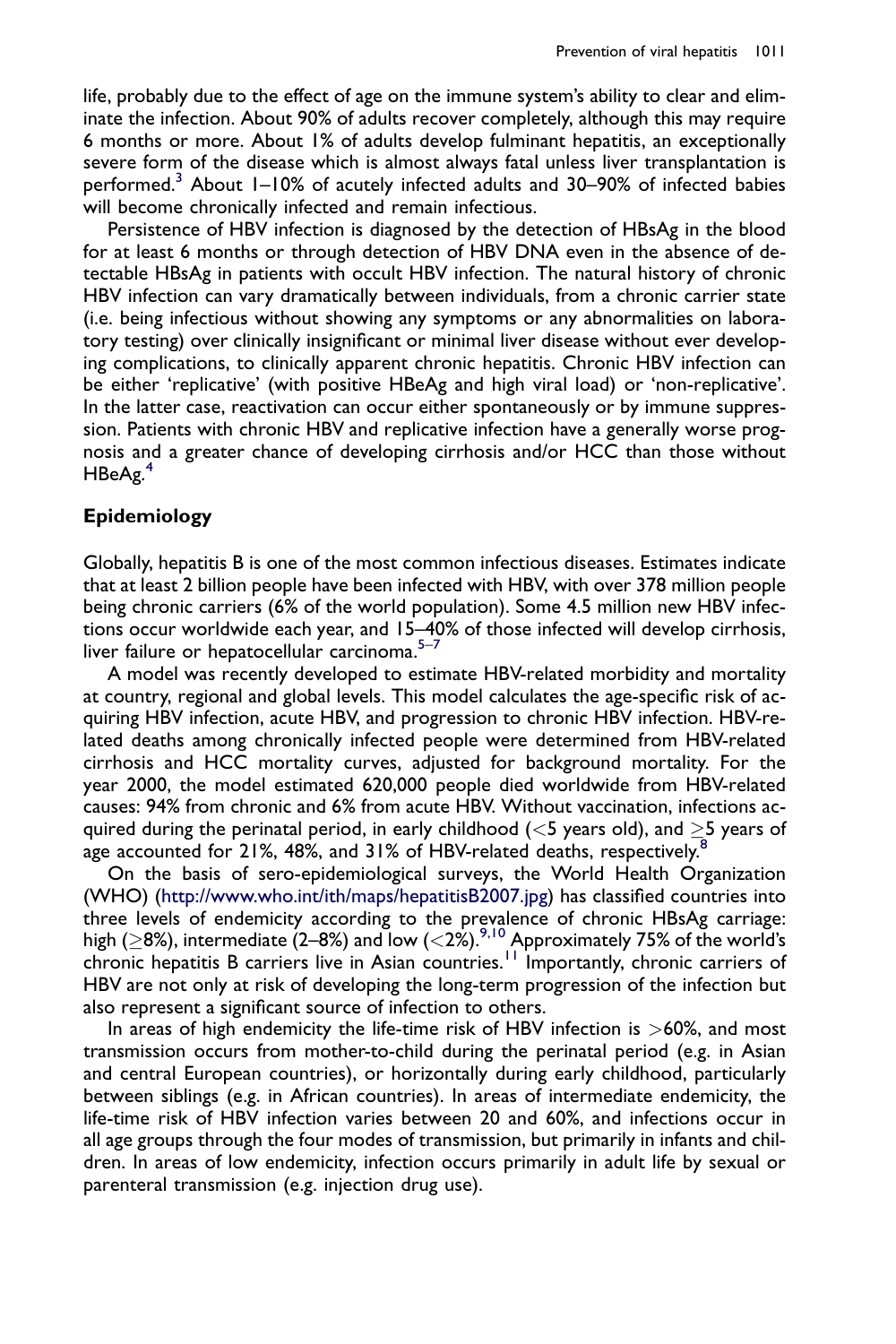# Vaccines against hepatitis B

#### Available vaccines

Safe and effective HBV vaccines have been available since the 1980s, and immunisation with HBV vaccine remains the most effective means of preventing HBV disease and its consequences worldwide. Vaccination is 95% effective in preventing chronic infections from developing; HBV vaccine is therefore the first vaccine against a major human cancer.

After the first-developed plasma-derived vaccines – which continue to be used, mostly in the low and middle-income countries – different manufacturers have successfully developed recombinant DNA vaccines against HBV (commercialised since 1986). $9/12,13$  These exist either as monovalent vaccines or in a broad range of combination vaccines that include an HBV component, especially for vaccination during infancy and early childhood. Such combination vaccines contain tetanus, diphtheria, pertussis (whole-cell or acellular), polio, and/or Haemophilus influenzae b components, or combine hepatitis A and B antigens.

More recently, so-called third-generation hepatitis B vaccines – based on the S, pre-S1, and pre-S2 antigens, or using new adjuvants – have been and are being developed. These vaccines specifically aim to enhance the immune response in immunocompromised patients and non-responders.<sup>14,15</sup> Additional doses of hepatitis B vaccine (e.g. simultaneous administration of two doses at different injection sites) can elicit a sero-protective response in about half of the non-responders.<sup>[15](#page-17-0)</sup>

## Vaccination schedule

Immunisation against hepatitis B requires the (intramuscular) administration of three doses of vaccine given at 0, 1, and 6 months. More rapid protection can be achieved through the adoption of either an accelerated schedule (0, 1, 2 months) or a superaccelerated schedule (0, 7, 21–28 days), each including three doses of vaccine administered within a much shorter interval, but followed by a fourth dose of HBV vaccine given at 12 months.<sup>[15,16](#page-17-0)</sup>

# Vaccine safety

The extensive use over several decades of both plasma-derived and recombinant HBV vaccines has confirmed their safety and excellent tolerability.<sup>17</sup> Side-effects are generally mild, transient, and confined to the site of injection (erythema, swelling, induration). Systemic reactions (fatigue, slight fever, headache, nausea, abdominal pain) are uncommon. However, in recent years the safety of different vaccines, including hepatitis B vaccine, has been questioned, particularly in some countries. Subsequent epidemiological studies, reviewed by the Global Advisory Committee on Vaccine Safety [\(http://www.who.int/vaccine\\_safety/en/\)](http://www.who.int/vaccine_safety/en) concluded that no causal relation has been established and that the allegations were unfounded. Vaccination is therefore not contraindicated in people with a history of multiple sclerosis, Guillain–Barré syndrome, autoimmune disease (e.g. systemic lupus erythematosis or rheumatoid arthritis), or<br>other chronic diseases <sup>1,18</sup> other chronic diseases.<sup>1</sup>

Hepatitis B vaccination is contraindicated for people with a history of anaphylactic allergy to yeast or any vaccine component. People with a history of serious adverse events (e.g. anaphylaxis) after receipt of hepatitis B vaccine should not receive addi-tional doses.<sup>[1](#page-17-0)</sup>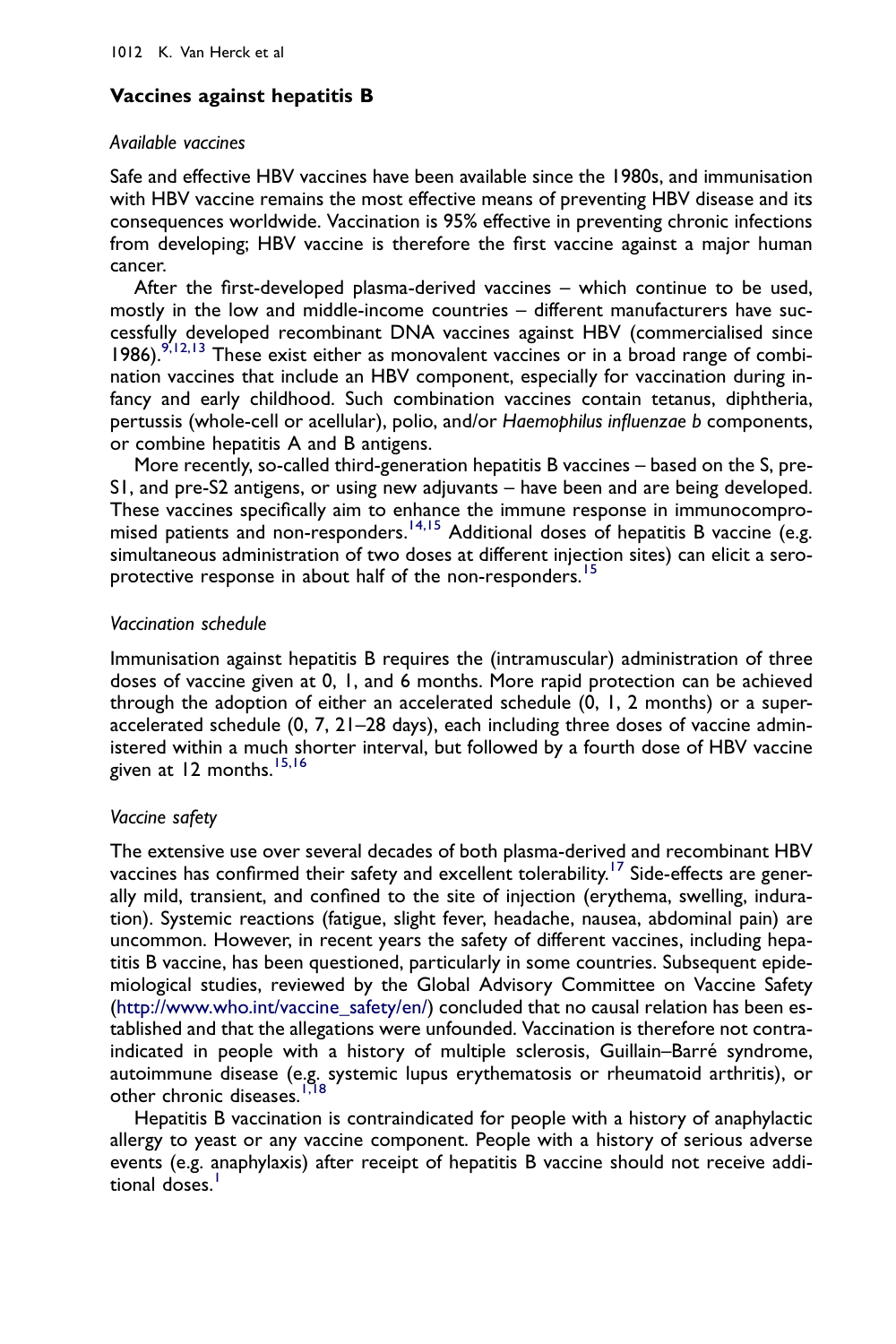#### Immunogenicity and long-term protection

Seroprotection against HBV infection is defined as having an anti-HBs level  $\geq$ 10 IU/L, measured  $1-3$  months after a complete immunisation schedule.<sup>[9,12,13](#page-17-0)</sup> Reviews on the use of HBV vaccine in neonates and infants report seroprotective levels of anti-HBs antibodies at 1 month after the last vaccine dose for all schedules in 93–100% of vaccines.<sup>[19–22](#page-18-0)</sup>

A huge interpersonal variability has been demonstrated in the immune response in healthy subjects. As such, fast/high, intermediate, slow/poor, and even non-responders can be discriminated on the basis of the magnitude and the kinetics of the immune re-sponse to HBV vaccination.<sup>[23,24](#page-18-0)</sup> The antibody response to hepatitis B vaccine has been shown to depend on the type, dosage, and schedule of vaccination used, as well as on age, gender, genetic factors, comorbidity, and the status of the immune system of the vaccinee.<sup>[25,26](#page-18-0)</sup> Immunodeficient patients require higher doses of vaccine and more injections (at months 0, 1, 2, and 6) to achieve an adequate and sustained immune response.

Follow-up studies in countries of both high and low endemicity have shown that vaccine-induced antibody persists over periods of at least 10–20 years, and that duration of anti-HBs is related to the antibody peak level achieved after primary vaccina-tion.<sup>[27,28](#page-18-0)</sup> Even if antibody concentrations decline over time, clinically significant breakthrough infections are rare. Those who lose their anti-HBs after a successful vaccination usually show a rapid anamnestic response when given an additional dose of vaccine several years after the primary course of vaccination or when exposed to HBV, showing that the immunological memory for HBsAg can outlast antibody persistence and provides long-term protection against acute disease and the development of the HBsAg carrier state.<sup>[29,30](#page-18-0)</sup> Hence, for immunocompetent children and adults, the routine administration of booster doses of vaccine is not required to sustain longterm protection.<sup>31</sup>

# Prevention of HBV infection

#### Primary prevention of new infections

All major health authorities agree that the most effective approach to reducing the burden of HBV is primary prevention of infection through universal vaccination and control of disease transmission in risk groups (listed in [Table 1](#page-5-0)). This requires knowledge of the mode of disease transmission and modification of behaviour through individual education to practise safe sex and good personal hygiene. Screening of all donated blood and maintenance of strict aseptic technique with invasive health inter-ventions has reduced the likelihood of contracting HBV in the health-care setting.<sup>[32](#page-18-0)</sup> Though immunising risk groups is certainly desirable, strategies for HBV control based on risk group vaccination and the screening of pregnant women have failed to adequately control HBV infection in the community. Universal vaccination of subsequent age cohorts will ultimately also interrupt transmission in risk groups.

Universal immunisation. In 1991, the WHO called for all countries in the world to include hepatitis B vaccine in their national infant and/or adolescent immunisation programs. Substantial progress has been made in implementing this WHO recommendation: by the end of 2006, 168 countries had implemented or were planning to implement a universal HBV immunisation program for newborns, infants and/or adolescents. Of these, 119 countries (62%) – mainly situated in Europe, North and South America, Northern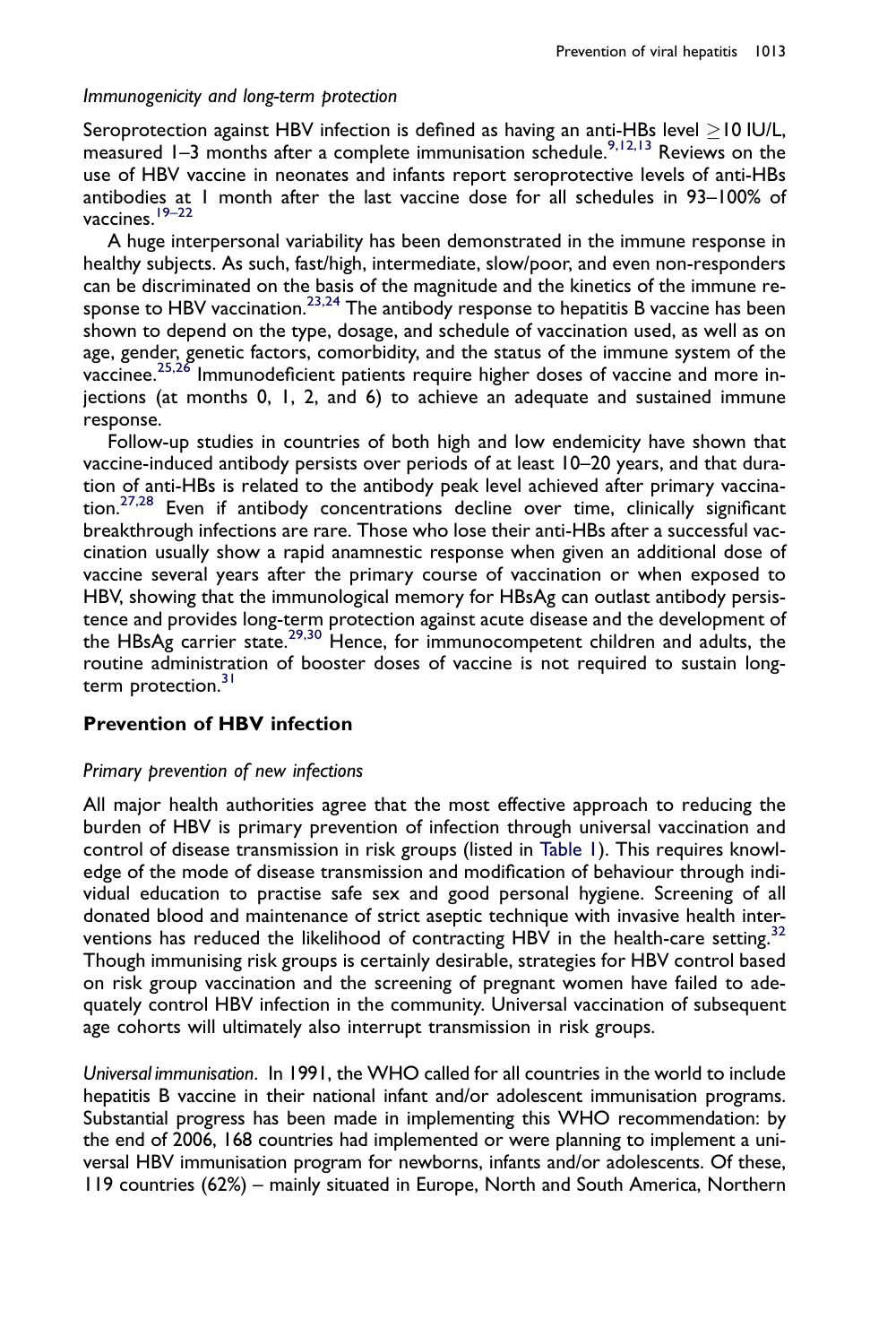<span id="page-5-0"></span>

| <b>Table 1.</b> Hepatitis B risk groups (for whom vaccination is recommended).                         |  |
|--------------------------------------------------------------------------------------------------------|--|
| At risk of perinatal transmission:                                                                     |  |
| Neonates born to HBsAg-positive mothers (either with persistent HBV infection or who had acute         |  |
| hepatitis B during their pregnancy)                                                                    |  |
| At risk of parenteral exposure:                                                                        |  |
| Injection drug users                                                                                   |  |
| Patients with specific medical conditions, putting them at increased risk of attracting HBV or of more |  |
| severe consequences in case of an HBV infection                                                        |  |
| - Haemophiliacs                                                                                        |  |
| - Those frequently receiving blood or blood products                                                   |  |
| - Haemodialysis patients and candidates for hemodialysis                                               |  |
| - Transplant patients and candidates for transplant                                                    |  |
| - Chronic non-hepatitis B liver disease patients                                                       |  |
| Groups with occupational risk, i.e. Workers whose occupation potentially involves exposure to          |  |
| blood and other body material, such as health-care workers and public safety workers, their trainees   |  |
| and those in related professions                                                                       |  |
| At risk of sexual exposure:                                                                            |  |
| Heterosexuals with multiple sex partners                                                               |  |
| Men who have sex with men                                                                              |  |
| People attending sexually transmitted infections clinics                                               |  |
| Sex workers                                                                                            |  |
| Settings with close person-to-person contact:                                                          |  |
| Developmentally disabled people and staff in long-term care facilities                                 |  |
| Inmates and staff of correctional facilities and prisons                                               |  |
| Groups without a single specific mode of transmission:                                                 |  |
| Contacts (i.e. household contacts, other social contacts, and sex partners) of people with acute or    |  |
| chronic HBV infection                                                                                  |  |
| Families adopting children originating from regions of intermediate or high hepatitis B endemicity     |  |
| Travellers to HBV-endemic regions                                                                      |  |
| Immigrants or refugees from countries of intermediate or high hepatitis B endemicity                   |  |
|                                                                                                        |  |

Africa and Australia – reported HBV infant vaccination coverage over 80% after the third dose.<sup>[33](#page-18-0)</sup>

High coverage with the primary vaccine series among infants has the greatest over-all impact on the prevalence of chronic HBV infection in children.<sup>[10](#page-17-0)</sup> According to model-based predictions, universal HBV infant immunisation would prevent up to 75% of global deaths from HBV-related causes, depending on the vaccination coverage for the complete series. Adding a birth dose to prevent perinatal transmission would increase that proportion to  $84\%$  $84\%$ <sup>8</sup>

In countries with high or intermediate disease endemicity, the most effective strategy is to start immunisation at birth  $(<24 h)$  or, in case of routine maternal HBV screening, immunise at-risk neonates and incorporate the vaccine into the routine infant immunisation schedule. Countries with low endemicity may consider immunisa-tion of children or adolescents as an addition or alternative to infant immunisation.<sup>[10,33](#page-17-0)</sup>

Indeed, the remarkable effectiveness of hepatitis B newborn and infant immunisation programs has already been demonstrated in a variety of countries and set-tings.<sup>[34–36](#page-18-0)</sup> The results of implemented universal hepatitis B programs have become apparent in terms of reduction not only in the incidence of acute hepatitis B infections but also in the carrier rate in immunised cohorts and in hepatitis-B-related mortality – two different ways to assess the impact of a hepatitis B vaccination program.<sup>[37](#page-18-0)</sup>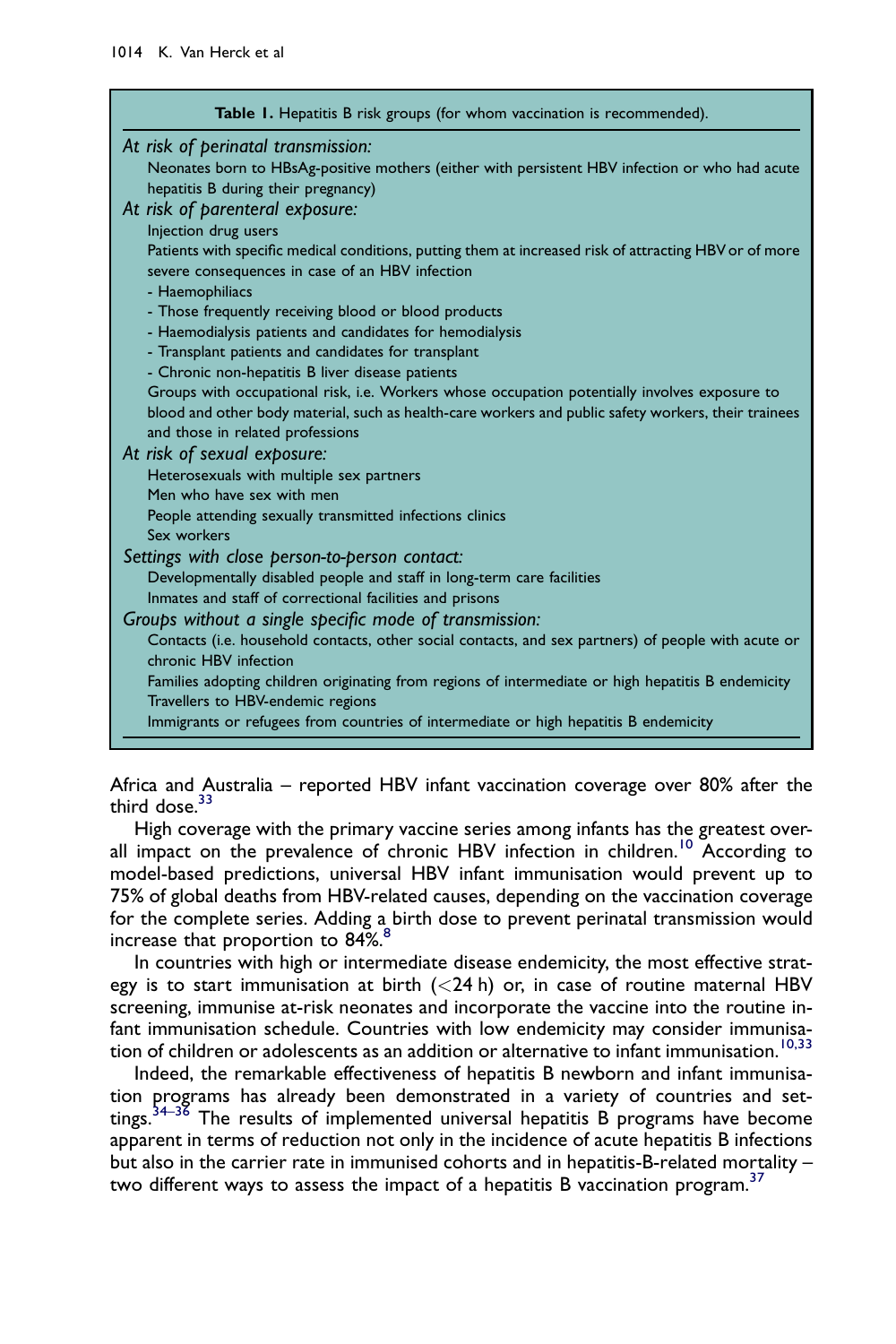Risk group vaccination programs. [Table 1](#page-5-0) lists groups of people at increased risk of acquiring hepatitis B, or at risk of more severe consequences in case of HBV infection, for whom vaccination is recommended.

HBV infection is a well-recognised occupational risk for health-care workers (HCWs). The risk of HBV infection is primarily related to the degree of contact with blood in the work place and also to the hepatitis B e antigen (HBeAg) status of the source person. Indeed, in the case of an injury from needles contaminated with blood containing HBV, additional HBeAg positivity increases the risk of getting infected (as demonstrated by serological evidence) from 23–37% to 37–62%, and the risk of developing clinical hepatitis from  $1-6\%$  to 22-31%.<sup>[1,38](#page-17-0)</sup>

Percutaneous injuries are among the most efficient modes of HBV transmission; nevertheless, most HBV-infected HCWs could not recall an overt percutaneous injury. Because HBV has been demonstrated to survive in dried blood at room temperature on environmental surfaces for at least 1 week, HBV infections may also result from (in)direct exposure to blood or body fluid that inoculate HBV into cutaneous scratches, abrasions, burns, other lesions, or on mucosal surfaces. The potential for HBV transmission through contact with environmental surfaces has been demonstrated in investigations of HBV outbreaks among patients and staff of haemodialysis units.<sup>[1,39](#page-17-0)</sup>

Serological studies during the 1970s, demonstrating a prevalence of HBV infection in health-care professionals approximately 10 times higher than in the general population, have led to recommendations for routine pre-exposure vaccination against hepatitis B and the use of standard precautions to prevent exposure to blood and other potentially infectious body fluids since the early 1980s. The implementation of these recommendations resulted in a sharp decline in the incidence of HBV infection among HCWs.<sup>[1](#page-17-0)</sup> Nevertheless, infections still occur, from patient to health-care worker and vice versa, as well as iatrogenic transmission between patients.<sup>[2](#page-17-0)</sup> Indeed, a recent study in the Netherlands demonstrated substantial variation in the way different medical practitioners dealt with blood exposure incidence, in spite of existing guidelines.<sup>40</sup> Moreover, the 75% vaccine uptake measured recently in the United States leaves substantial room for improvement.<sup>[41](#page-18-0)</sup>

HBV-infected health-care workers should be screened for HBeAg and monitored for viral load. The European Consensus Group<sup>[1](#page-17-0)</sup> drew up guidelines recommending that HCWs with HBV DNA levels of  $10^4$  genome equivalents/mL should be restricted from performing exposure-prone procedures, a cut-off level that attempted to balance the risk of infection against the withdrawal of essential specialist staff.<sup>[2,42](#page-17-0)</sup>

An adequate referral strategy for counselling and treatment of the injection drug users (IDUs) and for preventive services for household contacts and sex partners should be established, preferably integrating multiple viral hepatitis prevention services with HIV and sexually transmitted infections services, drug rehabilitation programs, needle-exchange programs and other drug-related services.<sup>4</sup>

Despite the availability of HBV vaccines and the existence of clear recommendations to vaccinate IDUs – ideally as soon as possible after the start of their drug use – the vaccine uptake in this risk group consistently remains below 30%.<sup>[16,44](#page-17-0)</sup> Alongside personal risk behaviours, the association between social network characteristics of IDUs and drug injection risk behaviours has also been shown.<sup>[45](#page-19-0)</sup>

Pre-vaccination testing for serological markers of HBV infection is recommended in IDUs. Since the immunogenicity of HBV vaccines may be somewhat lower in IDUs, specially in those known to be infected with HIV, follow-up testing for anti-HBs after completion of their vaccination, and subsequent counselling if required, should be performed.<sup>[43,44](#page-19-0)</sup>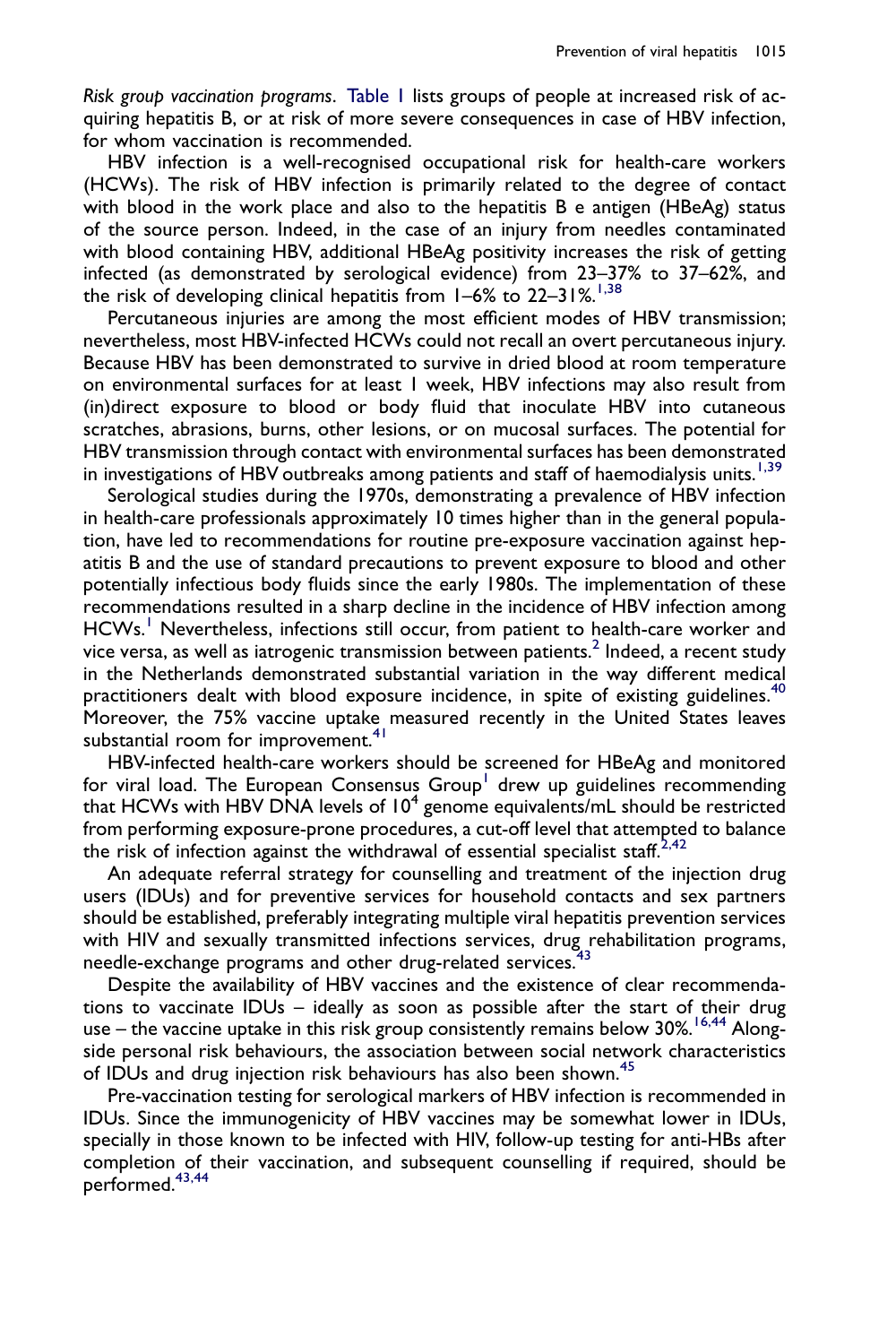Hepatitis B screening and prevention is recommended for all adolescents and adults who engage in unsafe sexual behaviour. These groups include: (a) heterosexuals having sexual contact with HBV-infected people or with multiple partners; (b) men who have sex with men; (c) people attending sexually transmitted infection clinics; and (d) sex workers (i.e. all people who provide sex for money or other forms of remuneration).

Special attention should be given to:

- vaccination programs adapted to the needs of these groups; follow-up testing for anti-HBs after completion of their vaccination series, and counselling if they do not respond to the vaccination, should be established;
- health education messages addressed to sex workers and their clients;
- confidentiality and appropriate counselling;
- respecting anonymity, e.g. by assigning a unique code number to the sex worker;
- promotion of outreach programs and accelerated vaccination schedules to guarantee higher vaccination coverage.

The risk of HBV transmission in utero is relatively rare and is estimated to account for <2% of mother-to-child transmission. The risk of transmission is highest in mothers with chronic replicative infection, or in mothers who suffer an acute HBV infection during the third trimester of pregnancy. Even if HBV can be detected in breast milk, there is no evidence supporting HBV transmission by breastfeeding.<sup>[46](#page-19-0)</sup>

Perinatal transmission is prevented by either starting universal immunisation at birth, or by screening all pregnant women and immunising at risk newborns.

Pregnancy or breastfeeding is not a contraindication to vaccination against hepatitis B. Limited data suggest that a developing foetus is not at risk for adverse events when hepatitis B vaccine is administered to a pregnant woman. Available vaccines contain non-infectious HBsAg and should cause no risk for infection to the foetus.<sup>[1](#page-17-0)</sup> For the vaccination of the at-risk newborn see below.

Vaccination of all household contacts of people identified as acute hepatitis B patients or chronic HBsAg carriers is recommended. However, people who have casual contact with acute hepatitis B patients or chronic HBsAg carriers at schools and offices are at low risk of catching HBV infection. Hepatitis B vaccination is therefore not recommended for these people unless in special circumstances or medical conditions that might facilitate transmission. $43$ 

The recommendation to vaccinate developmentally disabled people in long-term care facilities and their staff has clearly shown an effect on the risk for HBV transmission in such facilities. Similarly, vaccination of inmates and staff of correctional facilities and prisons is recommended. In addition, some countries recommend vaccination of day-care children and staff where they have contact with high-risk children.<sup>43</sup>

#### Post-exposure prophylaxis (PEP)

Both passive–active PEP with hepatitis B immune globulin (HBIG) combined with hepatitis B vaccine and active PEP with hepatitis B vaccine alone have been demonstrated to be highly effective in preventing transmission after exposure to HBV from mother to newborn. Its effectiveness is determined mainly by the timely administration of the initial dose of vaccine (and/or HBIG), and diminishes the longer after exposure it is initiated.

Although the post-exposure efficacy of the combination of HBIG and the hepatitis B vaccine series has not been evaluated for occupational or sexual exposures, it can be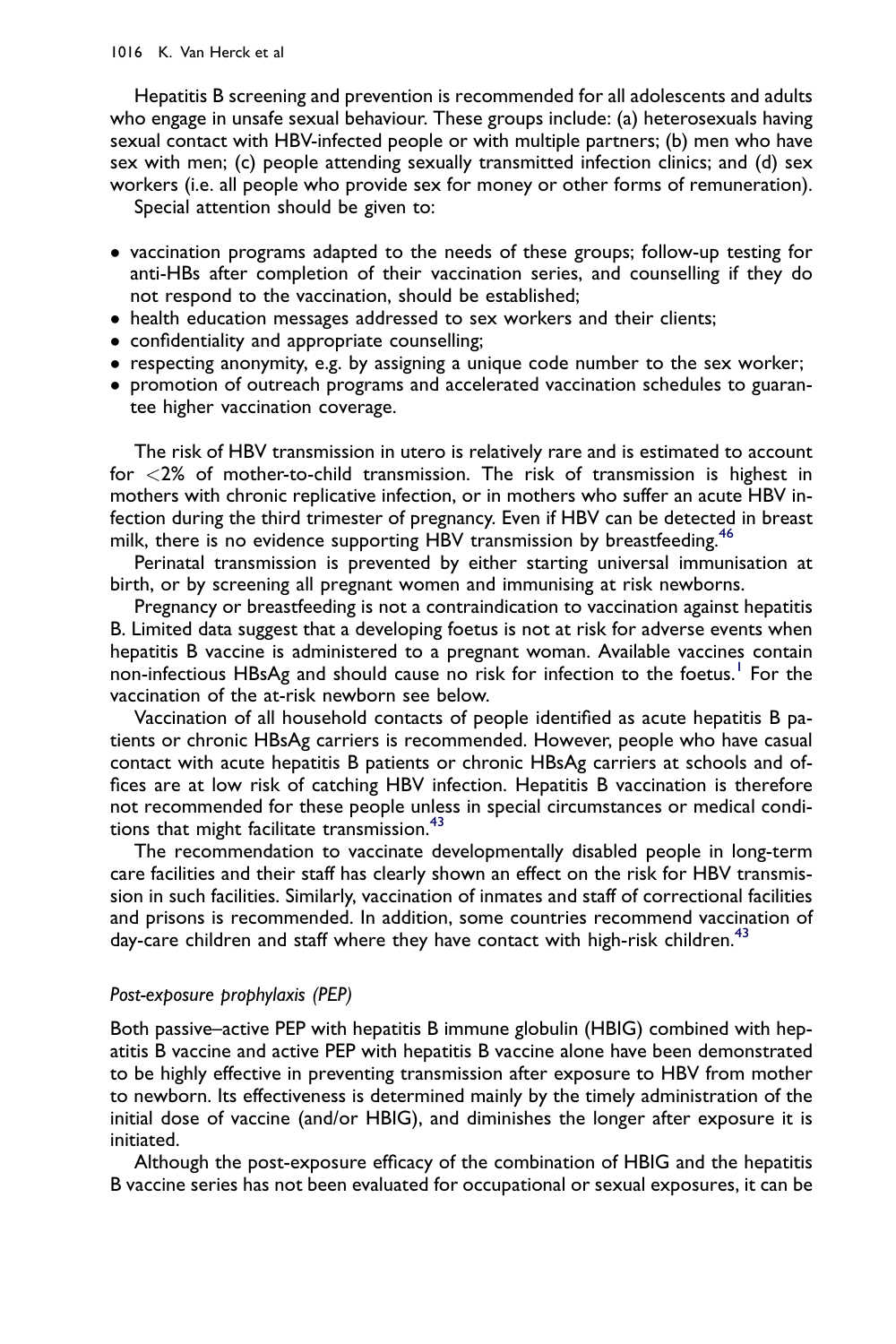presumed that the increased efficacy of this regimen observed in the perinatal setting compared with HBIG alone would apply to these exposures.[39,47](#page-18-0) Antiviral PEP is not available for HBV.

Various international bodies consistently recommend PEP with hepatitis B vaccine and, if available and feasible, combined with HBIG for infants born to HBsAg-positive mothers (within 24 h), unvaccinated infants whose mothers or primary care-givers have acute hepatitis B, sexual contacts of people with acute hepatitis B, and people occupationally exposed to HBsAg-positive blood, depending on their vaccination and vaccine response status.<sup>[47](#page-19-0)</sup> Household and sexual contacts of people with chronic HBV infection do not need prophylaxis with HBIG, but should be vaccinated. In the case of exposure to a source with unknown HBV infection status, hepatitis B vaccine without HBIG is recommended for unvaccinated people.<sup>[1,39,46](#page-17-0)</sup> In general, PEP for HBV will be warranted for previously unvaccinated people if wounds, non-intact skin, or intact mucous membranes might have been exposed to blood or body fluids from one or more other people. A person for whom the vaccination status cannot adequately be assessed shortly after exposure should be considered unvaccinated.<sup>[39,46](#page-18-0)</sup>

#### Secondary prevention of HBV transmission

Patients with known HBV infection should be advised to avoid unprotected sexual intercourse, including oro-anal and oro-genital contact, until they have become non-infectious or their partners have been successfully vaccinated. Referral to specialised health-care services for counselling and treatment, and referral of the clients' household contacts and sex partners to preventive services, is recommended.

Infected or exposed people should refrain from donating blood, plasma, organs, tissue, or semen until follow-up testing by the health-care provider has excluded seroconversion.<sup>39</sup>

#### Tertiary prevention of the pathological consequences of chronic HBV

Long-term antiviral treatment by (pegylated) interferon or nucleos(t)ide analogues has been shown to reduce the risk for disease progression and HCC by about 50% in patients with chronic hepatitis B and advanced fibrosis or cirrhosis.[46](#page-19-0) Treatment options and management plans are reviewed elsewhere in this issue.

#### HEPATITIS C

#### Virus and transmission

Hepatitis C is caused by the hepatitis C virus (HCV), an RNA virus classified within the Flaviviridae family.<sup>[48](#page-19-0)</sup> HCV is a blood-borne agent that is efficiently transmitted paren-terally through blood and blood products.<sup>[49](#page-19-0)</sup> Before the discovery of HCV in 1989, blood transfusion and the use of plasma-derived products was a frequent cause of hepatitis C transmission. In high-income countries the rapid improvement of health-care conditions, virus inactivation in blood products, and the implementation of anti-HCV screening of blood donations have led to a sharp decrease in the risk of post-transfusion hepatitis  $C_5^{50-52}$  However, infection continues to occur via other modes of apparent and inapparent parenteral transmission. HCV is parenterally ten times less transmissible than HBV but more easily transmitted than HIV. Currently, unsafe injecting drug use is the main mode of transmission in most parts of the Western world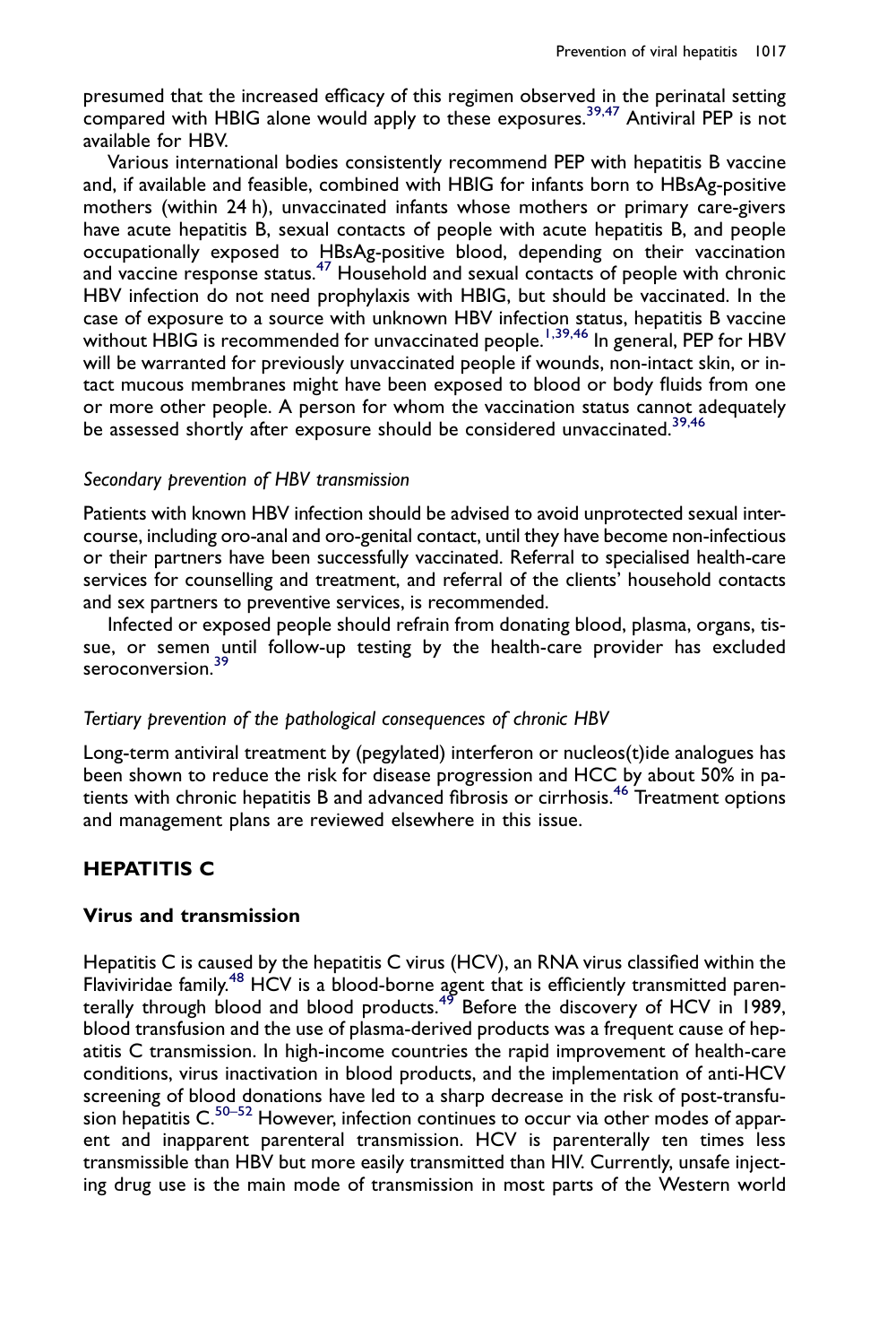(accounting for nearly 90% of new HCV infections in that part of the world), whereas unscreened contaminated blood transfusion, unsafe therapeutic injections, and folkmedicine practises still represent an important source of infection in low and modification processes that the income countries.<sup>[50,53](#page-19-0)</sup> There is also solid evidence of nosocomial transmission of HCV during invasive procedures. Major gynaecological and cardiovascular surgery carry a high-risk; however, microsurgery, in particular ophthalmic, as well as the use of multi-dose vials have also been implicated.

Other reported sources of infection are needle-stick exposure in health-care workers,  $54$  sharing a razor or toothbrush with an infected individual,  $55$  and unsafe body piercing and tattooing.<sup>[56](#page-19-0)</sup>

Even if transmission of HCV between monogamous partners is thought to be rare, sexual transmission of HCV has been shown to increase significantly with multiple sexual partners.<sup>57</sup> The large reservoir of HCV carriers and the fact that sexual intercourse is common means that even a low rate of sexual transmission can account for a substantial number of new infections. $^{58}$  $^{58}$  $^{58}$  However, in many cases, no apparent transmission factor or route is reported.[59](#page-19-0) Amongst blood donors in the United States, 50% of those with HCV infection did not admit to having risk factors.<sup>[60](#page-19-0)</sup>

HCV infection is uncommon in children because perinatal transmission, which is responsible for most cases of paediatric infection in the Western world, has been documented to occur in only about 3–10% of cases in different populations. Transmission is believed to occur in utero as a consequence of a high viral load in the mother (in particular, from mothers who are HIV-co-infected).<sup>[61–65](#page-19-0)</sup>

# Clinical spectrum

The incubation period for hepatitis C before the onset of clinical symptoms is on average 6–7 weeks. In acute infections, the most common symptoms are fatigue and jaundice; however, the majority of cases (60–70%) even those that develop chronic infection (50–85% of those infected), are asymptomatic for years. Fulminant hepatitis C disease is rarely observed. Chronic disease is difficult to recognise because symptoms are mild and infection passes silently and insidiously from the acute to the chronic phase. In fact, the vast majority of those affected are symptom-free for at least 20 years. Serological diagnosis of acute HCV infection is based upon the detection of HCV RNA. Persistence of HCV infection is diagnosed by the presence of HCV RNA in the blood for at least 6 months.

# Epidemiology

Acute HCV infection often occurs asymptomatically  $($  >60% of cases) and therefore remains clinically unrecognised. Consequently, and because many new infections are not diagnosed or reported, defining the precise incidence of hepatitis C infection is difficult. An additional problem in HCV surveillance data is the fact that even the reported cases are not by definition related to the incidence of infection. A significant proportion of so-called newly identified infections are in fact old chronic infections. The presence of IgM antibodies, the usual serological marker of acute infection, is not reliable in the case of HCV infection. Two alternative approaches exist: window period testing (an RNA-positive and anti-HCV-negative sample indicates acute infection) and IgG avidity. Determining the IgG avidity (antigen binding force) can distinguish recent (low avidity) from chronic (high avidity) infection.<sup>[66](#page-19-0)</sup> Currently there is no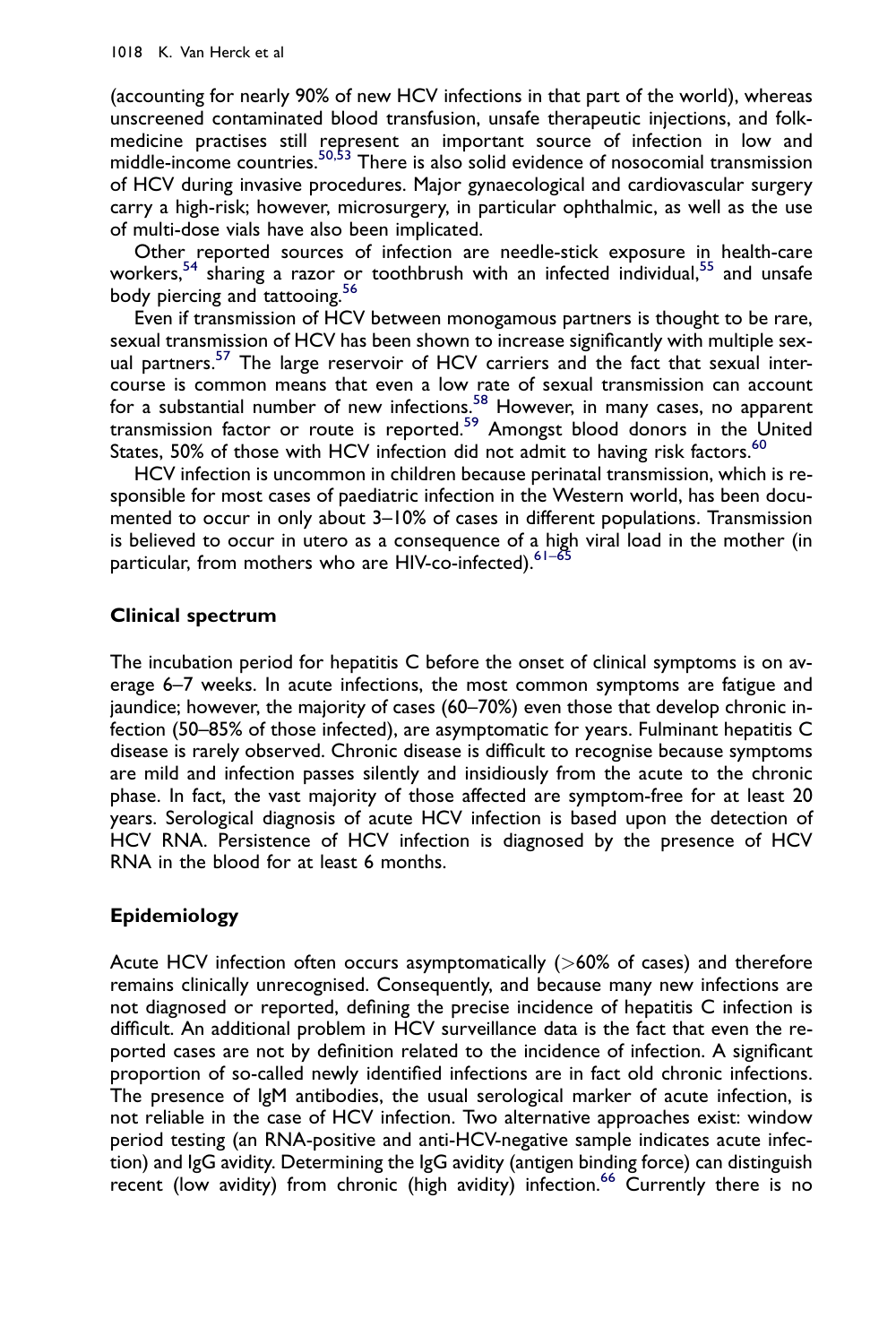standard agreed methodology for these assays, and they are not used in routine prac-tise, making it very difficult to distinguish acute from chronic infections.<sup>[67](#page-19-0)</sup>

Even though increasing knowledge on HCV transmission and exposure, and the subsequent preventive programs, have resulted in the incidence of new cases declining in most high-income countries, the prevalence of chronically infected individuals is still high, with at least 130-170 million carriers of HCV worldwide.<sup>[68,69](#page-19-0)</sup>

#### Prevalence in the general population

The WHO [\(http://www.who.int/ith/maps/hepatitisc2007.jpg](http://www.who.int/ith/maps/hepatitisc2007.jpg)) estimates that the worldwide prevalence of chronic HCV infection is at least 3%, ranging from 1% in high-in-come countries to around 5% in low- and middle-income countries.<sup>[70](#page-19-0)</sup>

The prevalence of chronic HCV carriers varies greatly depending on geographical location, the primary mode of transmission, and the characteristics of the population analysed.<sup>[59](#page-19-0)</sup>

The number of infected individuals is particularly high in Egypt. In the Nile delta seroprevalence ranges from 19% in the 10–19-year-old age group to approximately 60% in the 30-year-old age group, and has been reported to be associated with parenteral anti-schistosomiasis therapy carried out with inadequately sterilised injection material. $7^{1,72}$  In the general population there is evidence for an age-related distribution of HCV infection, with prevalences that are minimal in childhood and progressively higher with increasing age.

#### Prevalence in risk groups

Certain risk groups have been shown to have above-average HCV prevalences (listed in Table 2).

In Europe, up to 60–70% of injecting drug users living in urban areas are seropositive for HCV antibodies. The rate of infection depends on age, duration, and frequency of injection drug use, with 25% of infections occurring during the first year of addiction, 50% after 5 years, and up to 90% for more than 5 years of injection drug use.<sup>[73](#page-20-0)</sup>

| Group at risk                                                                                                                       | Estimated prevalence range (%) |
|-------------------------------------------------------------------------------------------------------------------------------------|--------------------------------|
| Injection drug users                                                                                                                | $35 - 90$                      |
| Haemophiliacs treated before 1990                                                                                                   | $50 - 90$                      |
| <b>Thalassemics</b>                                                                                                                 | $42 - 83$                      |
| Haemodialysis patients                                                                                                              | $10 - 45$                      |
| People who received a blood transfusion before 1991                                                                                 | $5 - 10$                       |
| Children born from HCV-positive mothers                                                                                             | $3 - 10$                       |
| Incarcerated people (strong link to injecting drug use)                                                                             | $30 - 80$                      |
| Migrants coming from endemic regions                                                                                                | Related to country of origin   |
| Health-care workers (although at increased risk,<br>prevalence in Europe comparable to the prevalence<br>in the general population) | Related to country of origin   |
| <b>HIV-infected people</b>                                                                                                          | $25 - 35$                      |
| Patients with unexplained persistently elevated ALT                                                                                 | 15                             |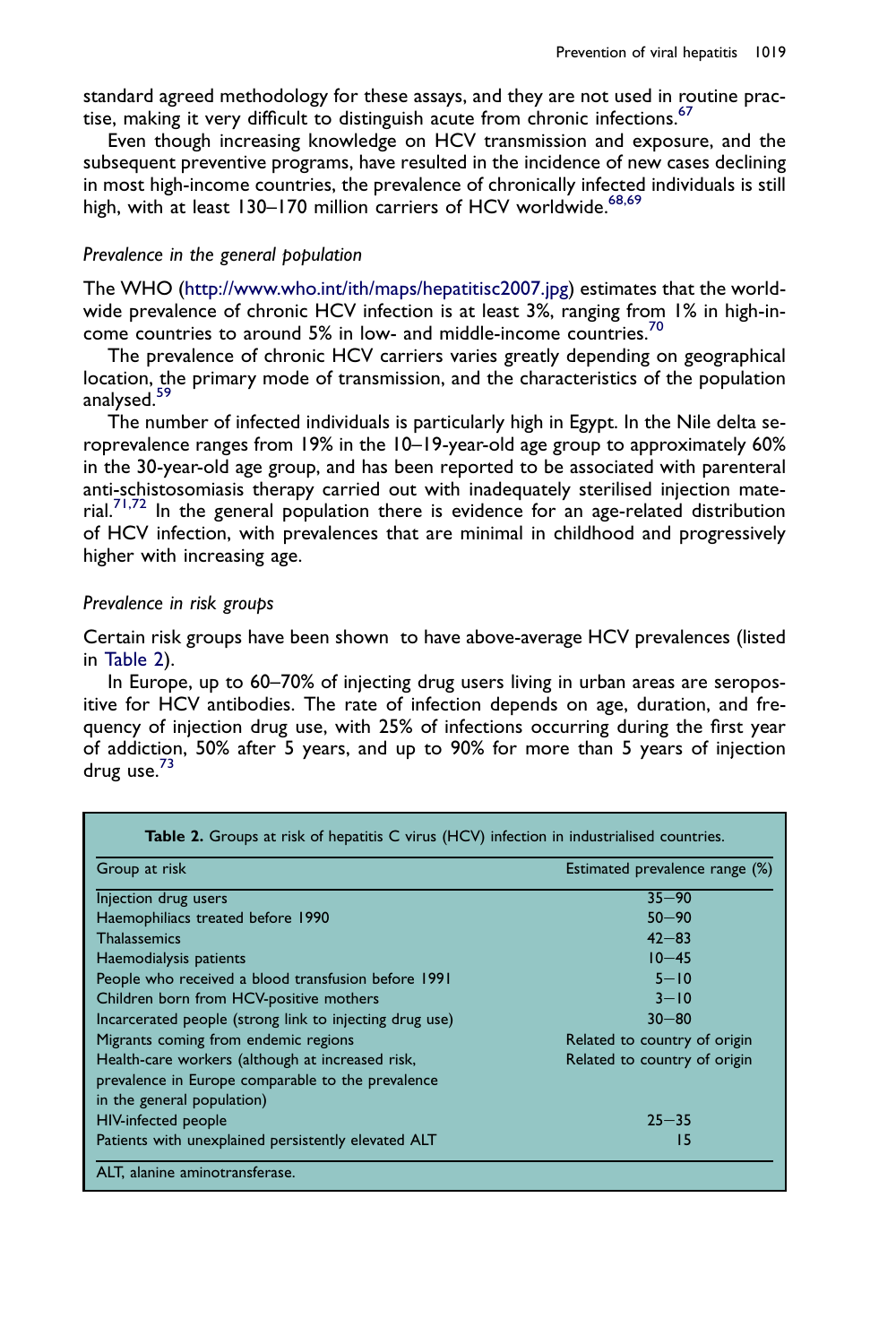# Prevention of hepatitis C infection

There is no vaccine against HCV. Research is in progress, but the high mutability of the HCV genome complicates vaccine development. Although 20% of patients with acute HCV infection clear the virus spontaneously, lack of knowledge of any protective immune response following HCV infection is impeding vaccine research. Although some studies have shown the presence of virus-neutralising antibodies, it is not clear whether or how the immune system is able to eliminate the virus. Thus, from a global perspective, the greatest impact on HCV disease burden will likely be achieved by focussing efforts on reducing the risk of HCV transmission from nosocomial exposures (e.g. screening of blood, rigorous implementation of infection control, reduction of unsafe injection practises) and high-risk behaviours (e.g. injection drug use).

Scrupulous adherence to fundamental infection control principles – including the use of disposable injection materials, safe injection practises, appropriate aseptic techniques, and adequate disinfection techniques for non-disposable equipment – is essen-tial to prevent iatrogenic transmission of blood-borne viruses.<sup>[74–77](#page-20-0)</sup>

Communication of information about hepatitis C is an important element in the implementation of any hepatitis C prevention strategy, and should include:

- health education and awareness campaigns targeted to the general public to increase the awareness of risk factors for HCV infection, methods to prevent HCV infection, the importance of determining the HCV infection status for people with risk factors for infection, and the importance of a medical evaluation of HCV-infected people;
- professional medical education programs to improve the awareness of HCV infection and chronic hepatitis C and its implications, the importance of identifying risk factors for infection and diagnostic testing in all patient populations, recent advances in treatment options for chronic hepatitis C, and counselling messages for infected people;
- collaboration with patient support groups to improve health education, prevention efforts, and treatment compliance.

Hepatitis C prevention activities (e.g. harm- and risk-reduction counselling, testing, medical management, or referral) should be included in existing clinical practise and prevention programs for people with similar risk factors for infection, including:

- programs to treat and prevent sexually transmitted infections;
- programs for the prevention and treatment of illicit use of injection drugs;
- HIV/AIDS voluntary counselling and testing programs;
- Correctional facilities health programs.<sup>[68](#page-19-0)</sup>

#### Primary prevention of new infections

Vaccine development. Attempts to develop a vaccine against HCV encountered several major hurdles. As a consequence, this development has not yet resulted in success, despite major research efforts over many years.

The RNA polymerase that orchestrates HCV replication is prone to errors. As such, mutations in the viral genome occur, and a quasi-species is formed in the infected host. By this mechanism, HCV has the ability to escape immune control by cytotoxic T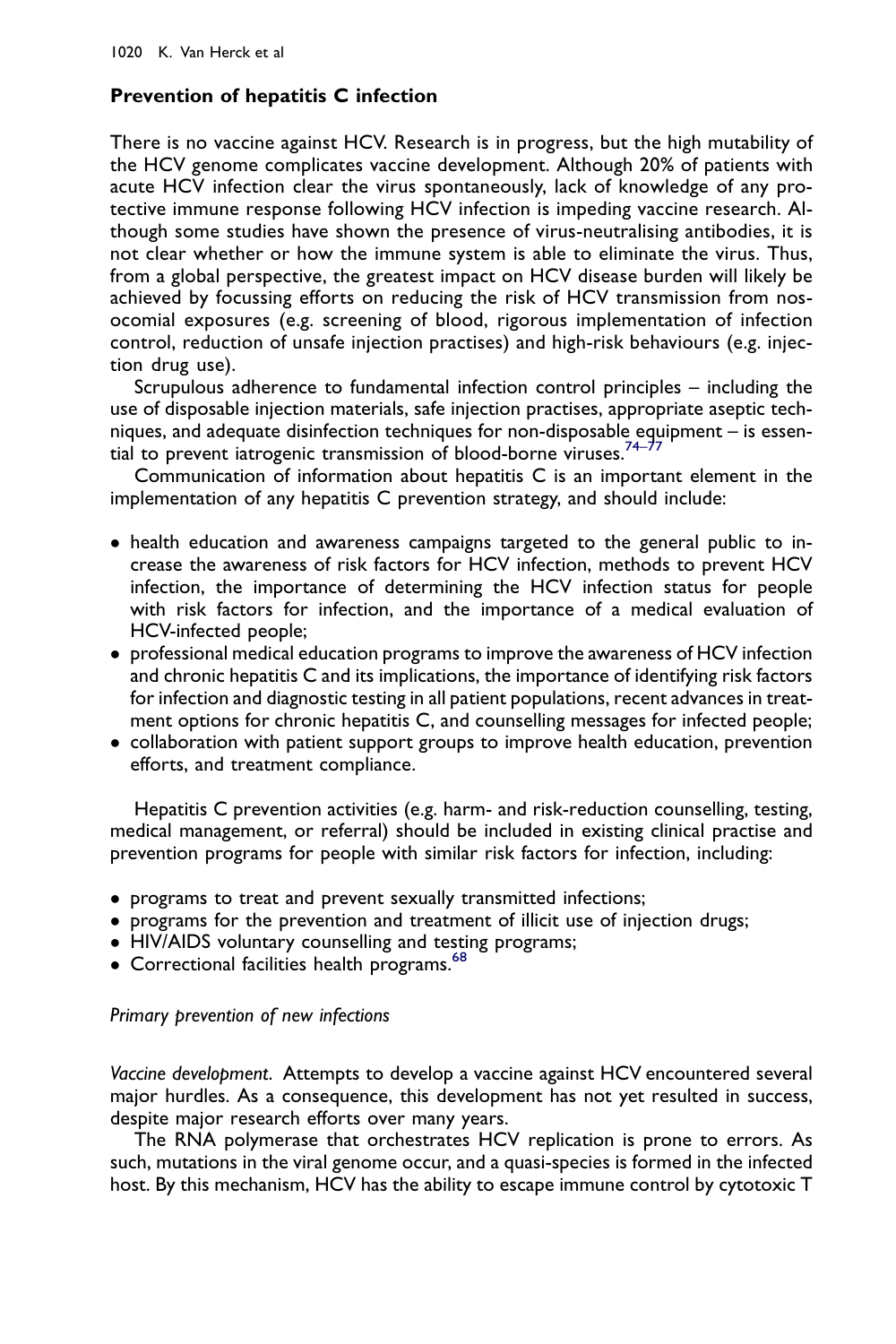lymphocytes (CTLs) and by antibodies against various regions of the viral envelope proteins gpE1 and gpE2, and to persist in HCV-infected people.<sup>78-82</sup>

Propagating HCV in cell culture has been impossible for many years; more recently, human hepatoma cell lines have successfully been infected with the 2a strain of HCV.<sup>[83–86](#page-20-0)</sup> This has led to the in-vitro generation of hybrid viruses from other HCV genotypes, which has been extremely important in vaccine development and in research on the immune response to HCV infection.<sup>[87,88](#page-20-0)</sup>

Although several studies in chimpanzees and in humans have demonstrated that recovery from a previous HCV infection results in significant immunity to avoid persistence of a subsequent HCV infection, even with other HCV genotypes, this protective immunity is not completely effective. [89,90](#page-20-0)

Strategies to develop an HCV vaccine aim at inducing both a strong humoural (neutralising antibodies) immune response and a cellular (T-helper 1 as well as CTL) immune response. Further knowledge on correlates of protection (including vaccine-induced immune memory) and on cross-protection against the various HCV genotypes will certainly guide vaccine development.

Several vaccines combining viral proteins and adjuvants are being investigated, some of which have entered the earliest phases of clinical development. Viral proteins used in the vaccines include the envelope glycoproteins gpE1 and gpE2, and several  $CD4^+$  and  $CD8^+$  epitopes, derived from various virion and non-structural proteins, that are highly conserved among the different HCV genotypes (e.g. the nucleocapsid C protein). These viral proteins are formulated in combination with different adjuvants, with bacterial pore-forming toxoids, with heat shock proteins, and with influenza-based virosomes.<sup>[91](#page-20-0)</sup>

One of the advantages of DNA vaccines is their ability to generate cytotoxic lymphocyte responses. Therefore this strategy is also appealing to HCV vaccine development. Again, several genes coding for viral proteins are tested preclinically, often in a strategy where DNA vaccine is used for priming, followed by a protein-based vaccine to boost T-helper 1 and humoural immune responses.<sup>[91](#page-20-0)</sup>

Another strategy to improve the immune response is the use of a defective or attenuated viral or bacterial vector expressing HCV-specific antigens, which then can benefit from the additional immune response elicited by the vector. Some of these vaccines are also in the preclinical phase of development.<sup>[91](#page-20-0)</sup>

Finally, the ability to propagate HCV in cell culture also offers the possibility of exploring the development of killed or attenuated HCV vaccines.<sup>91</sup>

One of the lessons learnt from the experience with hepatitis B vaccine is that, even with an effective HCV vaccine, the prevention of chronic persistence of HCV infection and its consequences remains very important. Mathematic modelling demonstrated that in Greece, unless there is a dramatic decline of over 80% of new infections, the incidence of cirrhosis, HCC and liver-related death will continue to rise for at least the next 30 years.<sup>92</sup>

Routine screening of donors and viral inactivation of blood products. After the 1970s and 1980s, transmission via blood and blood products in high-income countries was substantially reduced due to effective virus-inactivation procedures, exclusion of paid blood donors, questioning donors for high-risk behaviours, testing for HIV, and using surrogate markers associated with non-A–non-B hepatitis. The implementation of routine HCV testing of blood donors further reduced the risk of transmission of HCV via blood transfusion. Currently many countries have introduced nucleic acid testing, shortening the window period, and in combination with the above measures, virtually eliminating the risk of transmission. Safety of blood supply remains a major source of public concern in low- and middle-income countries.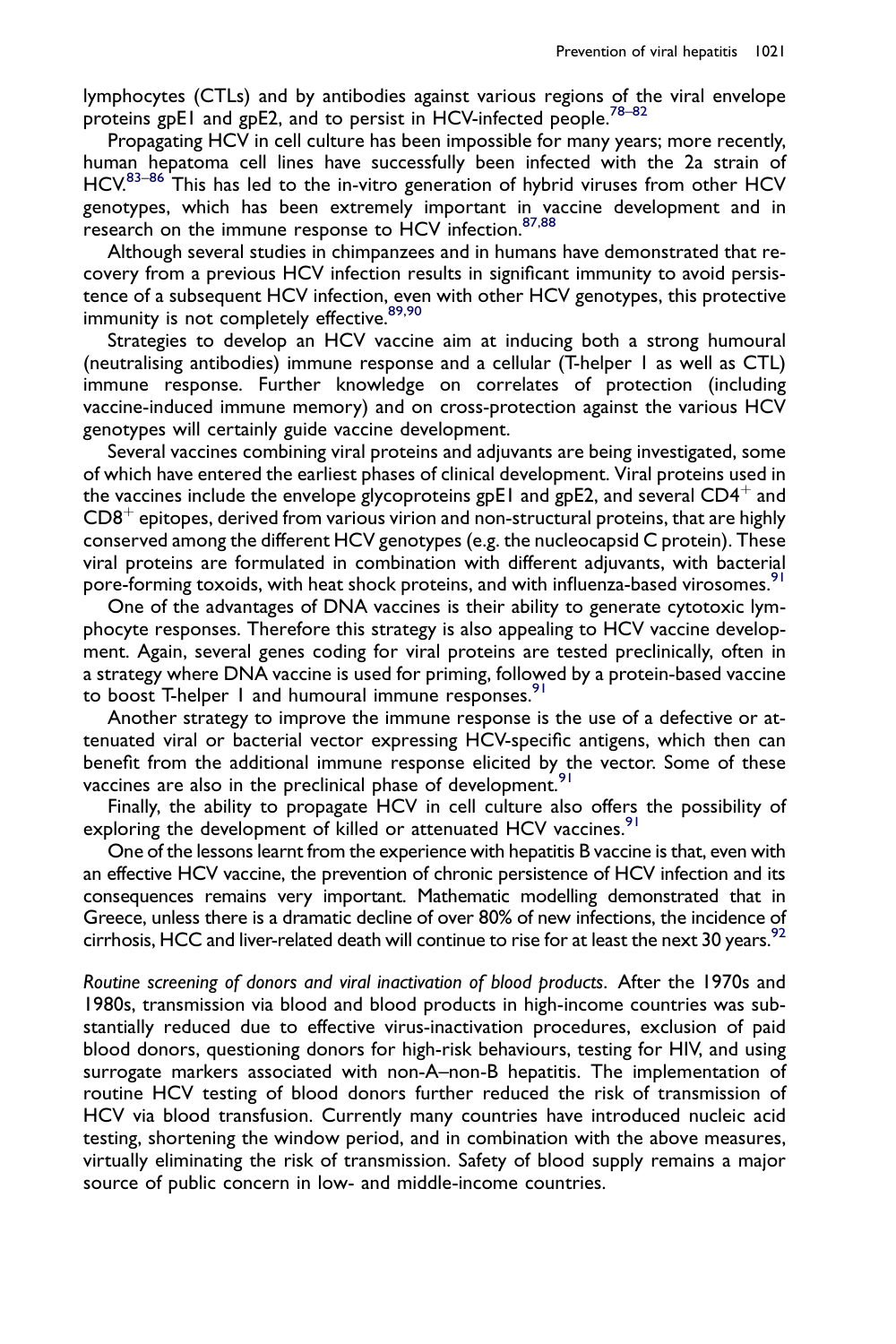Prevention of nosocomial and iatrogenic transmission. Investigations looking at nosocomial infections clearly show the relationship between unsafe injection procedures and high chronic HCV infection rates. In some countries unsafe injection techniques are now the predominant transmission route of HCV infection. Therapeutic injections are reported to account for 2 million new HCV infections each year. Many of these injections are performed in less-than-ideal conditions, often with reuse of needles or multi-dose vials, and mainly, but not exclusively, in low- and middle-income countries.

Up to the early 1990s dialysis units were a good example of hyperendemic health-care settings; prevalence ranged between 4 and 60% in different European countries.<sup>[52](#page-19-0)</sup>

Standard precautions for infection control exist and must be applied: there must be supervision and observation of compliance with existing guidelines and recommendations, and periodic review of both practise and guidance.<sup>4</sup>

Increased injection safety may also be enhanced by reducing the number of injections, sometimes requiring behavioural changes in both patients and health-care workers. Single-dose vials should be used wherever possible. If multi-dose vials must be used, the septum should always be pierced with a sterile needle, and this needle needs to be removed immediately after taking one dose.

Prevention of transmission in injecting drug users. Because of the major role of direct percutaneous exposure in the transmission of HCV, educational programs are of paramount importance. Where possible, addiction treatment should be offered. Injecting drug users should have access to sterile needles, syringes, swabs, filters, spoons, water, and any other equipment required to inject drugs. Collaborating with patient support groups can enhance the impact of prevention programs.<sup>[68](#page-19-0)</sup>

In Europe, harm-reduction interventions (e.g. needle-exchange programs, methadone substitution programs) showed a limited impact on HCV incidence and preva-lence among IDUs during the 1990s.<sup>[52,93](#page-19-0)</sup> Due to the high infectivity of HCV, many IDUs are already infected before they enter these programs. In Eastern Europe in particular transmission in IDUs remains uncontrolled, with a risk of IDUs spreading HCV into the general population. $52$ 

Prevention of sexual transmission. Because of the low risk of HCV transmission, monogamous couples do not need to use barrier protection (condoms), although they should be advised that condoms may reduce the risk of transmission. On the other hand, HCV-infected individuals with multiple sexual partners or engaging in high-risk sexual practises should be advised to use barrier protection.

Perinatal transmission and breastfeeding. There is at present no known way of reducing the risk of perinatal transmission. Women diagnosed with HCV infection should be informed of the potential risk of transmission in pregnancy.

The risk of perinatal transmission is approximately 3–10% for neonates of anti-HCVpositive mothers. High HCV-RNA levels at delivery, and HIV coinfection, significantly increase this risk[.64](#page-19-0) Elective cesarean section has not been shown to reduce the risk. Invasive foetal monitoring and prolonged labour after rupture of membranes should be avoided.

HCV does not appear to be transmitted by breastfeeding.<sup>[77](#page-20-0)</sup>

Identification and testing of people at increased risk. It is clear that testing for HCV should be undertaken only if counselling can be given and if possible appropriate treatment is available.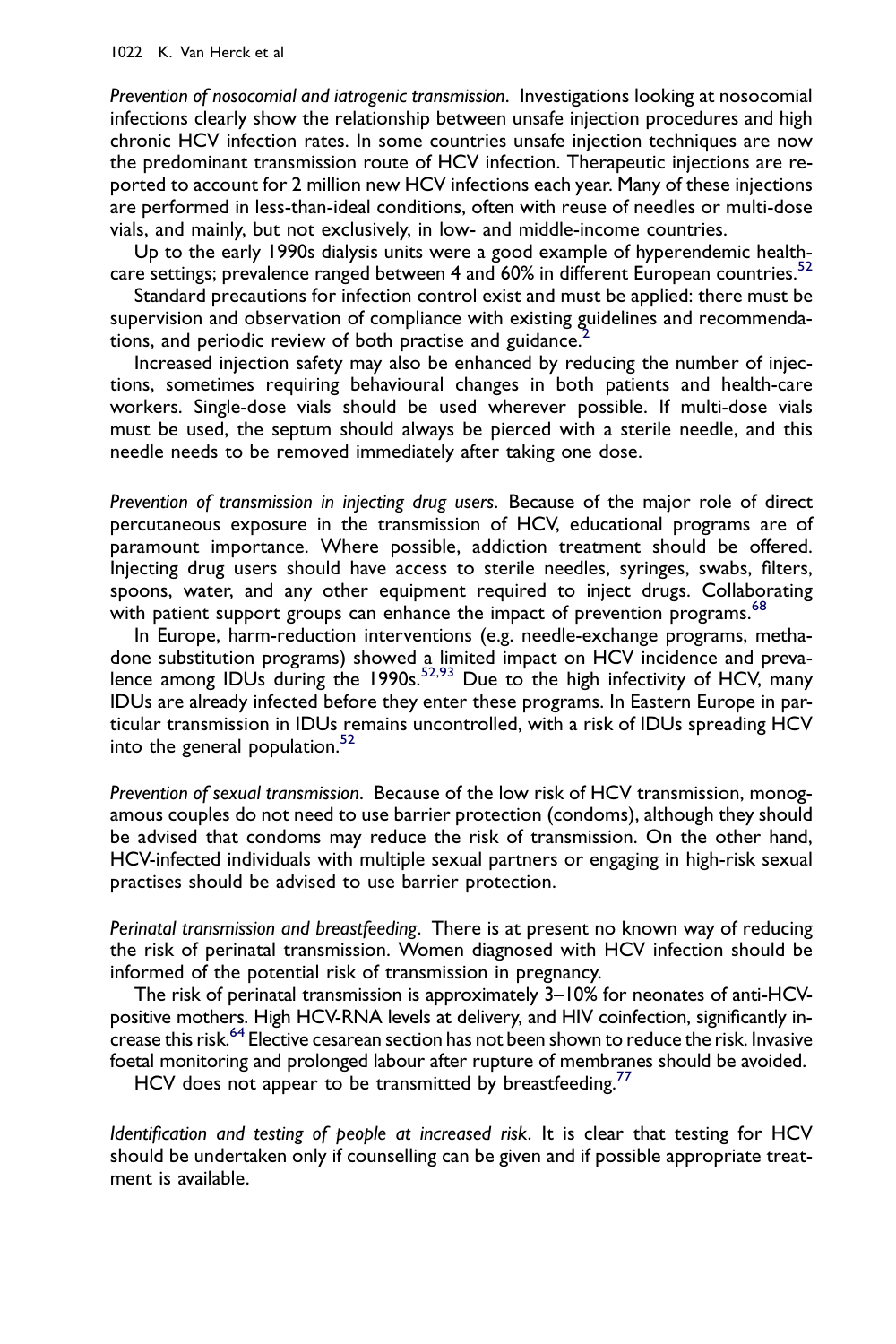Screening of the general population is not recommended. However, the following groups with an increased risk of infection were identified to receive HCV testing, counselling concerning risk and harm-reduction, and if applicable substance use treatment.<sup>[68](#page-19-0)</sup>

- those who have (or might have) received blood products prior to introduction (1991) of second-generation enzyme-linked immunosorbent assay tests;
- haemophiliacs;
- hemodialysed patients;
- children born to mothers who have hepatitis C;
- current or previous users of injection drugs;
- donors for organ or tissue transplantation;
- individuals with persistently unexplained elevated serum alanine aminotransferase (ALT) levels; of all patients with persistently elevated serum ALT levels, 15% prove to be chronically infected with HCV.

Health-care, emergency medical, and public safety workers should be tested for HCV infection only after percutaneous or mucosal exposure to HCV-positive blood.<sup>[69](#page-19-0)</sup>

Routine HCV screening is not recommended in pregnant women unless they belong to a risk group for HCV infection.

Screening of sexual partners of infected people, taking into account the low risk of transmission in monogamous partners, is of limited use, but the result can offer reassurance.

Some countries also screen immigrants from countries with high prevalence of HCV infection.

#### Post-exposure prophylaxis

There is currently no recommended post-exposure prophylaxis to prevent HCV infection, either by immunoglobulins or by antivirals.<sup>[94](#page-20-0)</sup> The risk of HCV transmission after either sexual or percutaneous exposure is relatively low (1.8% for percutaneous exposure). Existing guidelines therefore recommend immediate testing of the source, and immediate and follow-up testing (e.g. after 4–6 months) for the exposed person. In the case of acute infection there is a proven benefit in early treatment.

There are different views on the treatment options: pegylated interferon alone or in combination of ribavirin. As for treatment of chronic HCV, genotypes seem to play an important role here too. Highest sustained virological response (SVR) for people infected by genotype 1 is obtained if treatment is started as soon as possible after the diagnosis of acute HCV infection. For genotypes 2 and 3, treatment could be delayed at least 12 weeks after diagnosis, allowing patients to achieve spontaneous clearance, without reducing the overall SVR. Patients infected with genotype 1 having a detectable HCV RNA level at week 4 showed an increased SVR if treatment was prolonged to 24 weeks.<sup>95</sup>

#### Secondary prevention of HCV transmission

Infected people should be counselled so that they can prevent transmission to other people. Patients diagnosed with HCV infection should not donate blood or organs. Injecting drug users who continue to inject drugs should not share needles, syringes and other equipment. Possible sexual transmission should be discussed. It seems likely that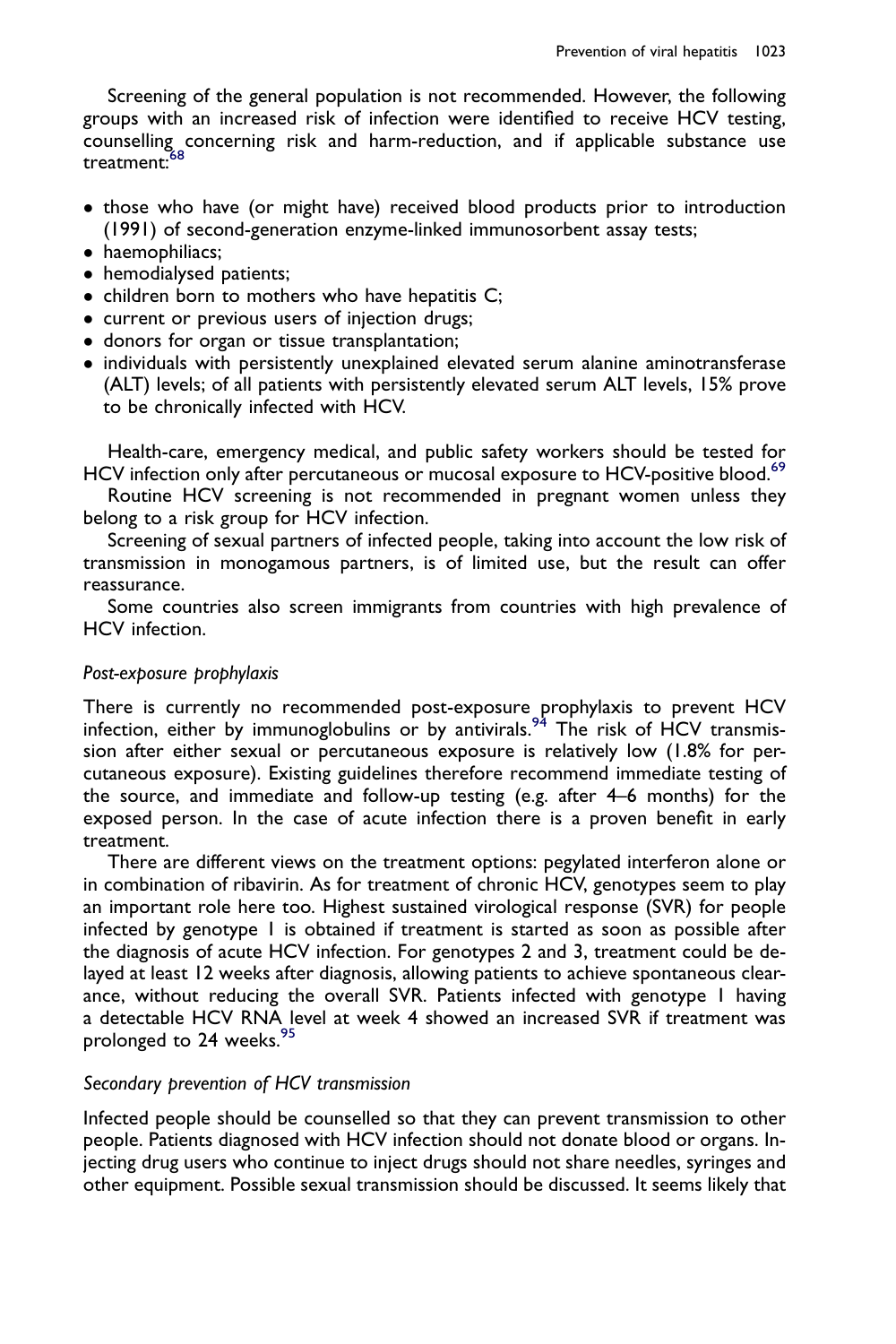if condoms are used consistently then sexual transmission will be reduced. Given the very low rate of transmission – outside the HIV co-infection situation (see above) – monogamous partners may choose not to use them.

There is currently no consensus on the management of HCV-infected health-care workers and students. Although there is a lower risk of transmission than with HBV, if transmission occurs there is a greater risk of an ensuing chronic infection in the patient. Based on current published data, however, screening HCWs for HCV and restricting HCV-infected HCWs is not justified. HCWs whose work includes exposure-prone procedures (EPPs) should know their HCV status in order to make informed career choices and to enable them to receive counselling and treatment.<sup>[42](#page-18-0)</sup>

## Tertiary prevention of the pathological consequences of chronic HCV

All HCV-infected people should be evaluated to determine their stage and degree of liver disease. The possibility and benefits of antiviral treatment should be established. Counselling to prevent further liver injury from disease cofactors, alcohol abuse or infection with other hepatitis viruses or HIV is required. Patients with chronic HCV should be encouraged to undergo testing for HBV and HIV markers, particularly when specific risk factors are identified. HBV vaccination should be recommended to HCV carriers who are negative for all HBV markers. Hepatitis A virus vaccination is also recommended for non-immune individuals.

The primary goals for treatment of HCV are to reduce morbidity and mortality, ideally through cure by complete elimination of HCV and normalisation of ALTs, or else through stopping disease progression and improving quality of life. Adequate treatment can reduce the reservoir of chronic carriers and thereby diminishes transmission.

Treatment options and management plans are reviewed in Chapters 7 and 8.

# **SUMMARY**

As hepatitis B and C viruses share modes of transmission, their combined occurrence is not uncommon, particularly in areas where both viruses are endemic and in individuals at high-risk of parenteral infection. Both viral hepatitis infections form an important global public health problem, responsible for over half a billion chronic infections worldwide.

Their distinctive characteristics impact upon their epidemiology and transmission, and the success of the different prevention strategies.

For several decades safe and effective vaccines have been available to prevent HBV infection. Universal vaccination is the cornerstone of global HBV control. Despite major success, vaccine uptake is hampered, and increasing efforts are required to eliminate acute and chronic hepatitis B. Unlike hepatitis C and HIV, HBV has not captured sufficient attention from policymakers, advocacy groups or the general public: a major challenge for the future.

Although progress has been made in the development of an HCV vaccine, shortterm successes are not expected. Even without a vaccine, successes can be reported in the field of hepatitis C due to e.g. implementation of universal precaution measures in health-care settings, screening of blood and blood products, and identification and counselling of infected people. Despite significant efforts, HCV transmission in injecting drug users is increasing.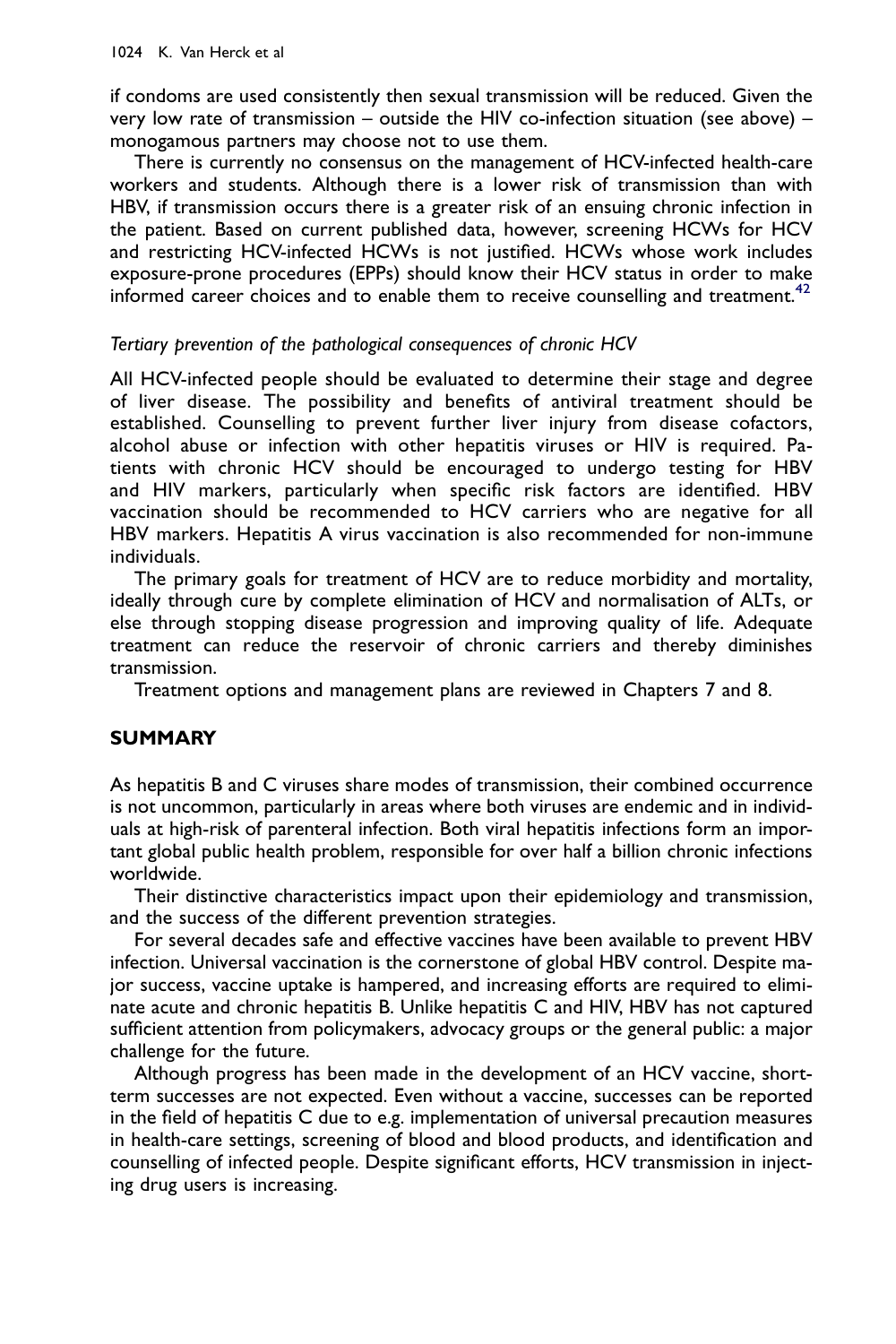#### Practice points

- despite the availability and widespread use of effective hepatitis B vaccines, efforts are required to optimise uptake of the vaccine in universal and risk group immunisation programs
- because the development of a hepatitis C vaccine has not yet been successful, prevention and control measures are the major challenge to all those involved in public health
- screening for HBV and/or HCV should be followed by adequate management of positive patients, including counselling, referral, and possible treatment if available
- nosocomial transmission of viral hepatitis can and should be prevented by reinforcing and maintaining blood donor selection and screening procedures, strict adherence to universal safety measures in health-care settings, and thorough evaluation and communication of nosocomial infections
- immigrants should be socially fully integrated, including access to health services, to control the epidemic spread of imported infections
- the HBV and HCV epidemic among IDUs needs to be controlled by continuous educational programs for the general public and health professionals, accessible substance abuse treatment and rehabilitation programs (including outreach to homeless and socially excluded users), implementation/reinforcement of harmreduction programs, HBV testing and vaccination of non-immune IDUs, and HCV testing and treatment in correctional facilities
- the possibility and benefits of HCV treatment should be established; adequate treatment can reduce the reservoir of chronic carriers, thereby diminishing transmission

#### Research agenda

- to make sure that HBV vaccination does not lose its place on the agenda of governments, agencies, and international organizations, as a consequence of its success so far and the interest in other vaccine-preventable diseases
- to further investigate the long-term protection after HBV vaccination and the role of cell-mediated immunity
- to assess the impact of HBIG in perinatal transmission and its possible effect on the immune response later in life
- to measure the impact of globalisation and international migration on the incidence of new hepatitis B cases
- to better understand the role of HBV genotypes in transmission, natural history and treatment
- to continue research on the treatment of (acute) HBV cases
- to improve/optimise HBV surveillance and to quantify the impact of HBV mutants.
- good surveillance data for HCV are absent in many regions of the world, and consequently there are gaps in our understanding of incidence, risk factors, transmission, and disease progression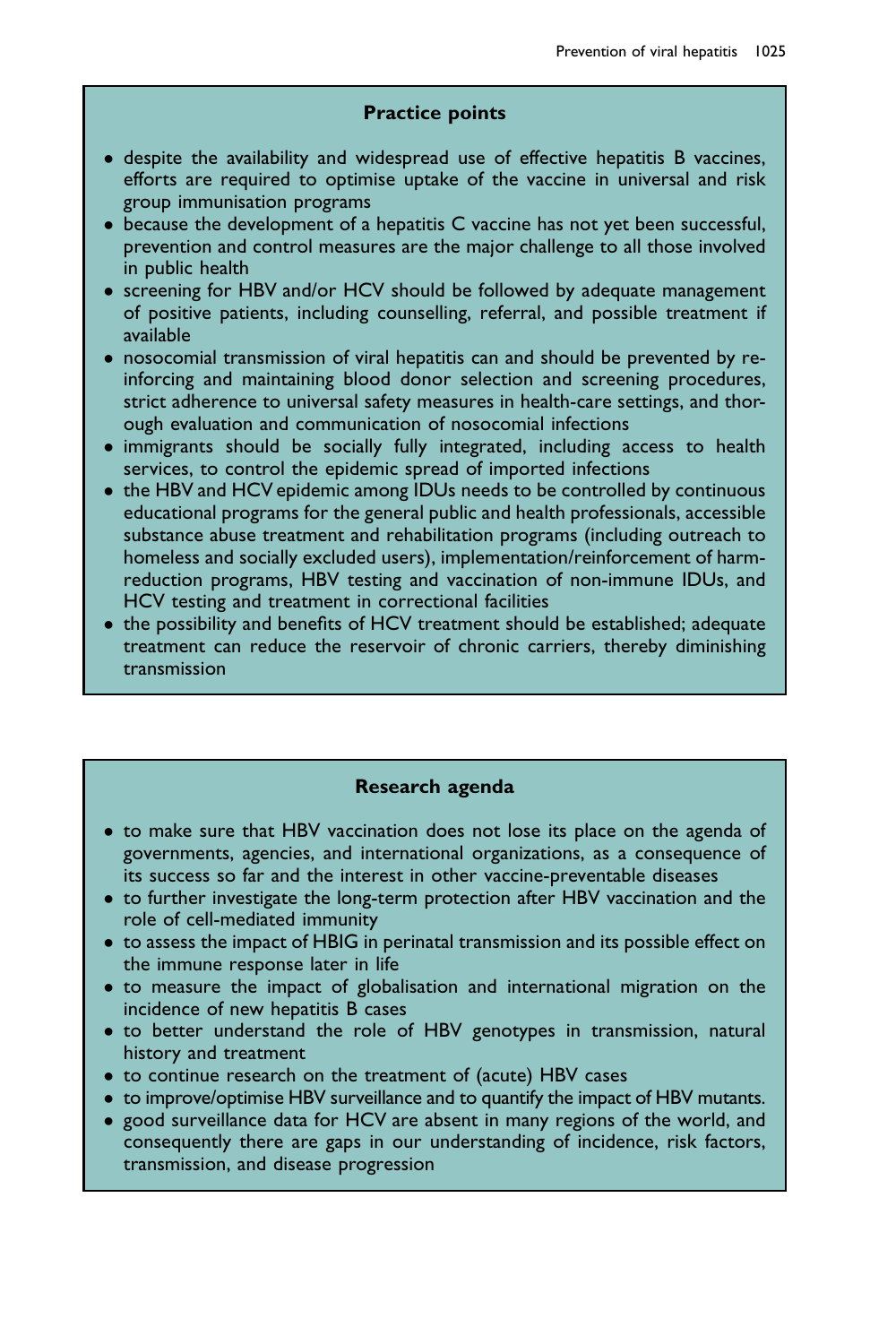- <span id="page-17-0"></span>• improvements in assays and/or testing algorithms for hepatitis C are required to optimise surveillance data
- development of hepatitis C vaccines is needed
- more insight into HCV immunology and cross-protection is required
- there is a need to measure the impact of globalisation and international migration on the incidence of new hepatitis B and C cases

## ACKNOWLEDGEMENT

This chapter was written with the input of several experts within the Viral Hepatitis Prevention Board [\(www.vhpb.org\)](http://www.vhpb.org).

## **REFERENCES**

- 1. Centers for Disease Control and Prevention. A comprehensive immunization strategy to eliminate transmission of hepatitis B virus infection in the United States: recommendations of the Advisory Committee on Immunization Practices (ACIP). Part II: immunization of adults. MMWR Morb Mortal Wkly Rep 2006; 55(No. RR-16): 1–25.
- \*2. FitzSimons D, Franc¸ois G, De Carli G et al. Hepatitis B virus, hepatitis C virus and other blood-borne infections in health-care workers: guidelines for prevention and management in industrialised countries. Occup Environ Med 2008; 65: 446–451.
- 3. Sherlock S. Clinical features of hepatitis. In Zuckerman AJ & Thomas HS (eds.). Viral Hepatitis. London: Churchill Livingstone, 1993, pp. 1–11.
- 4. Chen CJ, Yang HI, Su J et al. Risk of HCC across a biological gradient of serum HBV-DNA levels. JAMA 2006; 295: 65–73.
- 5. Lavanchy D. Hepatitis B virus epidemiology, disease burden, treatment, and current and emerging prevention and control measures. J Viral Hepat 2004; II: 97-107.
- 6. Lavanchy D. Worldwide epidemiology of HBV infection, disease burden, and vaccine prevention. J Clin Virol 2005; 34(Suppl. 1): S1–S3.
- 7. Mahoney FJ. Update on diagnosis, management and prevention of hepatitis B virus infection. Clin Microbiol Rev 1999; 12: 351–366.
- \*8. Goldstein ST, Zhou F, Hadler SC et al. A mathematical model to estimate global hepatitis B disease burden and vaccination impact. Int J Epidemiol 2005; 34: 1329-1339. Available from: [http://aim.path.org/en/](http://aim.path.org/en/vaccines/hepb/assessBurden/model/index.html) [vaccines/hepb/assessBurden/model/index.html](http://aim.path.org/en/vaccines/hepb/assessBurden/model/index.html) [accessed 17.09.08].
- 9. World Health Organization. Informal Consultation on Quadrivalent Diphtheria–Tetanus–Pertussis–Hepatitis B vaccine. Final Report (1992). Geneva: World Health Organization, 1992.
- \*10. World Health Organization. Hepatitis B vaccines (WHO position paper). Wkly Epidemiol Rec 2004; 79: 255–263.
- 11. Tandon BN & Tandon A. Epidemiological trends of viral hepatitis in Asia. In Rizzetto M, Purcell RH, Gerin JL & Verme G (eds.). Viral Hepatitis and Liver Disease. Turin: Edizioni Minerva Medica, 1997, pp. 559–561.
- 12. Szmuness W, Stevens CE, Zang EA et al. A controlled clinical trial of the efficacy of the hepatitis B vaccine (Hepatavax B): a final report. Hepatology 1981; 5: 377–385.
- 13. Centers for Disease Control and Prevention & Recommendations of the Immunization Practices Advisory Committee. Update on hepatitis B prevention. Morb Mortal Wkly Rep 1987; 36: 353–360.
- 14. Rendi-Wagner P, Shouval D, Genton B et al. Comparative immunogenicity of a PreS/S hepatitis B vaccine in non- and low responders to conventional vaccine. Vaccine 2006; 24: 2781–2789.
- 15. Van Damme P & Van Herck K. A review of the long-term protection after hepatitis A and B vaccination. Travel Med Infect Dis 2007; 5: 79–84.
- \*16. Van Herck K, Leuridan E & Van Damme P. Schedules for hepatitis B vaccination of risk groups: balancing immunogenicity and compliance. Sex Transm Infect 2007; 83: 426-432.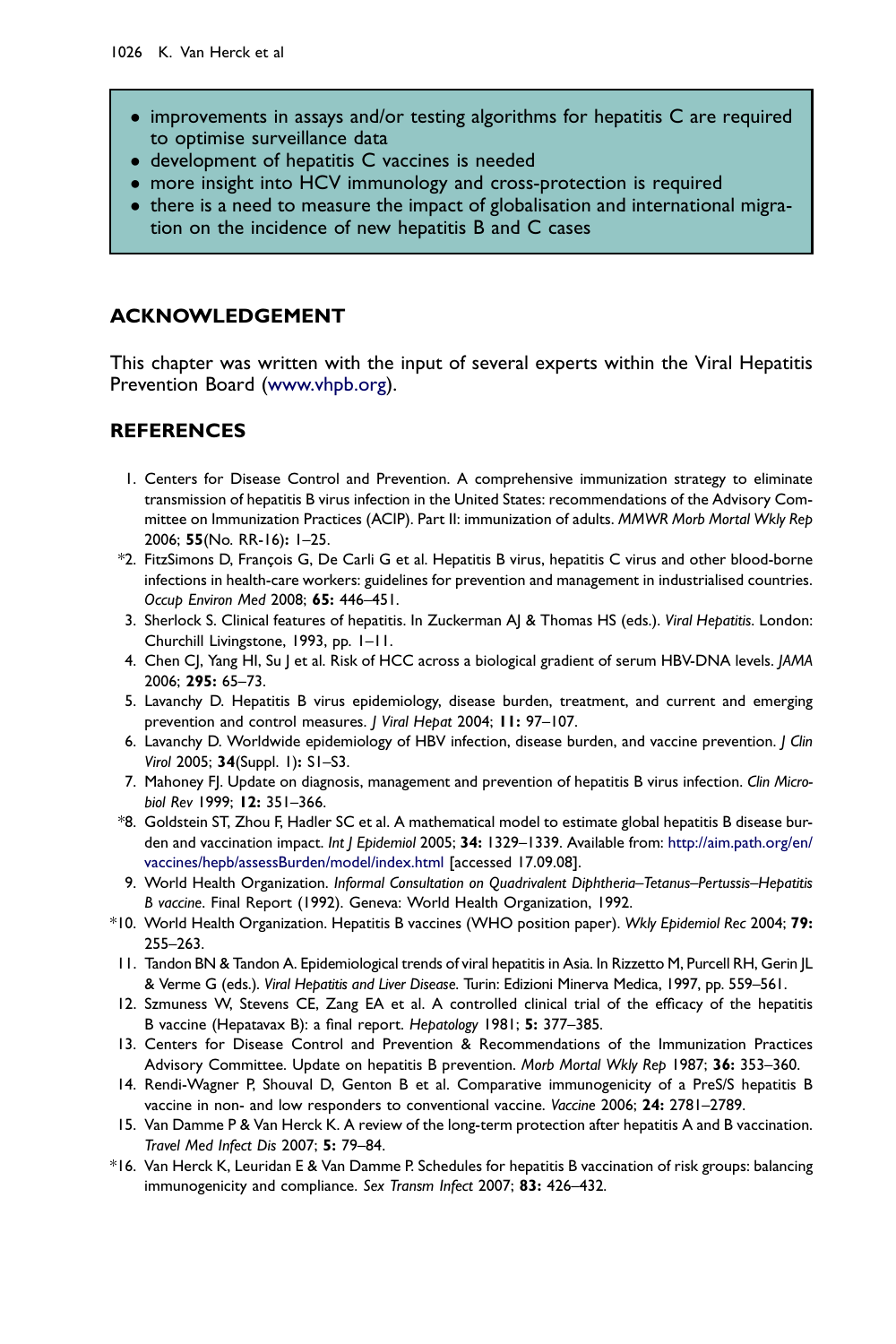- <span id="page-18-0"></span>17. Niu MT. Review of 12 million doses shows hepatitis B vaccine safe. Vaccine Wkly 1996; 4: 13-15.
- 18. Duclos P. Safety of immunization and adverse events following vaccination against hepatitis B. J Hepatol 2003; 39: S83–S88.
- 19. Safary A & André F. Over a decade of experience with the yeast recombinant hepatitis B vaccine. Vaccine 1999; 18: 57–67.
- 20. Venters C, Graham W & Cassidy W. Recombivax-HB: perspectives past, present and future. Expert Rev Vaccines 2004; 3: 119–129.
- 21. Hilleman MR, Buynak EB, Roehm RR et al. Purified and inactivated human hepatitis B vaccine: a progress report. Am J Med Sci 1975; 270: 401–404.
- 22. Keating GM & Noble S. Recombinant hepatitis B vaccine (Engerix-B): a review of its immunogenicity and protective efficacy against hepatitis B. Drugs 2003; 63: 1021–1051.
- 23. Dienstag JL, Werner BG, Polk BF et al. Hepatitis B vaccine in health-care personnel: safety, immunogenicity, and indicators of efficacy. Ann Intern Med 1984; 82: 8168–8172.
- 24. Alper CA. The human immune response to hepatitis B surface antigen. Exp Clin Immunogenet 1995; 12: 171–181.
- 25. Hollinger FB. Factors influencing the immune response to hepatitis B vaccine, booster dose guidelines and vaccine protocol recommendations. Am J Med 1989; 87(Suppl. 3A): 36–40.
- 26. Hadler SC & Margolis HS. Hepatitis B immunization: vaccine types, efficacy, and indications for immunization. In Remington JS & Swartz MN (eds.). Current Topics In Infectious Diseases 1992; vol. 12. Boston: Blackwell Scientific Publications, 1992, pp. 282–308.
- 27. Kao J-H & Chen DS. Hepatitis B vaccination: to boost or not to boost? Lancet 2005; 366: 1337-1338.
- \*28. Zanetti AR, Mariano A, Romano` L et al. Long-term immunogenicity of hepatitis B vaccination and policy for booster: an Italian multicentre study. Lancet 2005; 366: 1379–1384.
- 29. West DJ & Calandra GB. Vaccine induced immunologic memory for hepatitis B surface antigen: implications for policy on booster vaccination. Vaccine 1996; 14: 1019–1027.
- 30. Banatvala JE & Van Damme P. Hepatitis B vaccine-do we need boosters? J Hepatol 2003; 10: 1-6.
- 31. European Consensus Group on Hepatitis B immunity. Are booster immunisations needed for lifelong hepatitis B immunity? Lancet 2000; 355: 561-565.
- 32. Polizzotto MN, Wood EM, Ingham H et al. Reducing the risk of transfusion-transmissible viral infection through blood donor selection: the Australian experience 2000 through 2006. Transfusion 2008; 48: 55-63.
- 33. World Health Organization. Vaccines and biologicals. WHO vaccine preventable disease monitoring system. Global summary (data up to 2005). Available from: [http://www.who.int/vaccines-documents/](http://www.who.int/vaccines-documents/GlobalSummary/GlobalSummary.pdf) [GlobalSummary/GlobalSummary.pdf;](http://www.who.int/vaccines-documents/GlobalSummary/GlobalSummary.pdf) 2006 [accessed 17.09.08].
- 34. André FE & Zuckerman AJ. Review: protective efficacy of hepatitis B vaccines in neonates. J Med Virol 1994; 44: 144–151.
- 35. World Health Organization. Expanded Programme on Immunization. Introduction of Hepatitis B Vaccination into Childhood Immunization Services: Management Guidelines, Including Information for Health Workers and Parents (WHO/V&B/01.31). Geneva: World Health Organization, 2001. Available from: [http://](http://www.who.int/vaccines-documents/DocsPDF01/www613.pdf) [www.who.int/vaccines-documents/DocsPDF01/www613.pdf](http://www.who.int/vaccines-documents/DocsPDF01/www613.pdf) [accessed 17.09.08].
- \*36. Van Herck K & Van Damme P. Benefits of early hepatitis B immunization programs for newborns and infants. Pediatr Infect Dis J 2008; 27: 861–869.
- 37. Coursaget P, Leboulleux D, Soumare M et al. Twelve-year follow-up study of hepatitis B immunisation of Senegalese infants. *J Hepatol* 1994; 21: 250-254.
- 38. Werner BG & Grady GF. Accidental hepatitis-B-surface-antigen-positive inoculations: use of e antigen to estimate infectivity. Ann Intern Med 1982; 97: 367–369.
- 39. Centers for Disease Control and Prevention. Updated U.S. Public Health Service guidelines for the management of occupational exposures to HBV, HCV, and HIV and recommendations for postexposure prophylaxis. MMWR Recomm Rep 2001; 50(RR-11): 1–42.
- 40. Van Wijk PT, Pelk-Jongen M, Wijkmans C et al. Variation in interpretation and counselling of blood exposure incidents by different medical practitioners. Am J Infect Control 2008; 36: 123–128.
- 41. Simard EP, Miller JT, George PA et al. Hepatitis B vaccination coverage levels among health-care workers in the United States, 2002-2003. Infect Control Hosp Epidemiol 2007; 28: 783–790.
- \*42. Gunson RN, Shouval D, Roggendorf M, et al, European Consensus Group. Hepatitis B virus (HBV) and hepatitis C virus (HCV) infections in health care workers (HCWs): guidelines for prevention of transmission of HBV and HCV from HCW to patients. J Clin Virol 2003; 27: 213-230.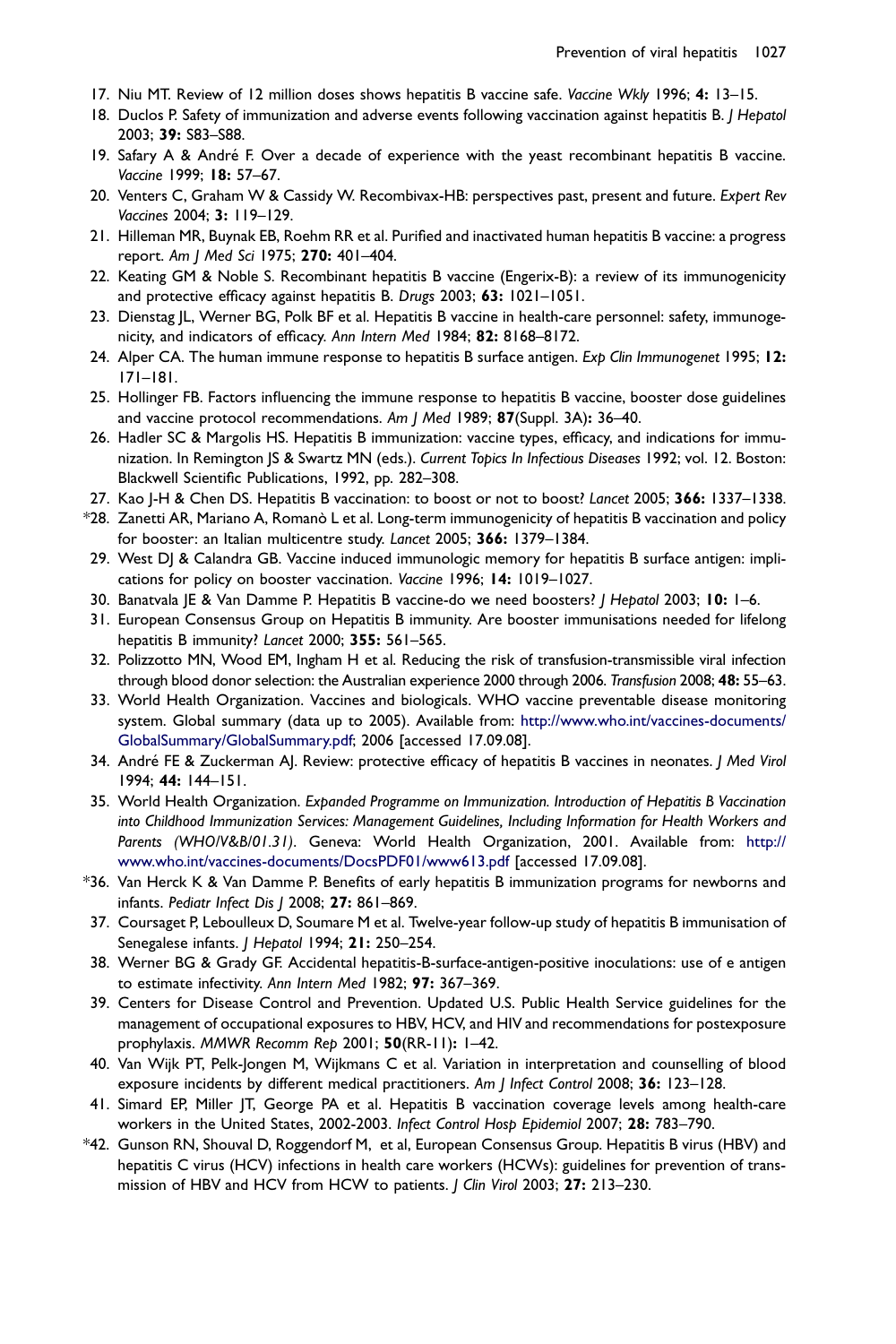- <span id="page-19-0"></span>\*43. Viral Hepatitis Prevention Board. Hepatitis B vaccination: how to reach risk groups. Viral Hepatitis Prevention Board meeting, Ghent, Belgium, March 15–16, 2001. J Viral Hepat 2001; 10: 1–20.
- 44. Baral S, Sherman SG, Millson P et al. Vaccine immunogenicity in injecting drug users: a systematic review. Lancet Infect Dis 2007; 7: 667–674.
- 45. De P, Cox J, Boivin J-F et al. The importance of social networks in their association to drug equipment sharing among injection drug users: a review. Addiction 2007; 102: 1730–1739.
- 46. Mast EE & Ward JW. Hepatitis B vaccines. In Plotkin S, Orenstein W & Offit P (eds.). Vaccines. 5th ed. Saunders Elsevier, 2008, pp. 205–241.
- 47. Finelli L & Bell BP. Chapter 4: hepatitis B. In Roush SW, McIntyre L & Baldy L (eds.). Manual for the Surveillance of Vaccine-preventable Diseases. 4th ed. Atlanta, GA. United States: Centers for Disease Control and Prevention, 2008. Available from: [http://www.cdc.gov/vaccines/pubs/surv-manual/](http://www.cdc.gov/vaccines/pubs/surv-manual) [accessed 16.09.08].
- 48. Choo QL, Kuo G, Weiner AJ et al. Isolation of a cDNA clone derived from a blood-born non-A, non-B viral hepatitis genome. Science 1989; 244: 359–362.
- 49. Schreiber GB, Busch MP, Kleinman SH et al. The risk of transfusion-transmitted viral infections. The Retrovirus Epidemiology Donor Study. N Engl J Med 1996; 334: 1685–1690.
- 50. Shepard CW, Finelli L & Alter MJ. Global epidemiology of hepatitis C virus infection. Lancet Infect Dis 2005; 5: 558–567.
- 51. Prati D. Transmission of hepatitis C virus by blood transfusions and other medical procedures: a global review. J Hepatol 2006; 45: 607–616.
- \*52. Esteban JI, Sauleda S & Quer J. The changing epidemiology of hepatitis C virus infection in Europe. J Hepatol 2008; 48: 148–162.
- 53. Wasley A & Alter MJ. Epidemiology of hepatitis C: geographic differences and temporal trends. Semin Liver Dis 2000; 20: 1–16.
- 54. Puro V, Petrosillo N & Ippolito G. Risk of hepatitis C seroconversion after occupational exposures in health care workers. Italian Study Group on occupational risk of HIV and other bloodborne infections. Am J Infect Control 1995; 23: 273–277.
- 55. Tumminelli F, Marcellin P, Rizzo S et al. Shaving as potential source of hepatitis C virus infection. Lancet 1995; 345: 658.
- 56. Sun DX, Zhang FG, Geng YQ et al. Hepatitis C transmission by cosmetic tattooing in women. Lancet 1996; 347: 541.
- 57. Terrault NA. Sexual activity as a risk factor for hepatitis C. Hepatology 2002; 36(5 Suppl 1): S99–S105.
- 58. Hahn JA. Sex, Drugs, and Hepatitis C Virus. *J Invest Dermatol* 2007; 195: 1556-1559.
- 59. Memon MI & Memon MA. Hepatitis C: an epidemiological review. J Viral Hepat 2002; 9: 84–100.
- 60. Wang CC, Krantz E, Klarquist | et al. Acute hepatitis C in a contemporary US cohort: modes of acquisition and factors influencing viral clearance. *| Infect Dis* 2007; 196: 1474–1482.
- 61. Herschow RC, O'Driscoll PT, Handelsman E et al. Hepatitis C virus coinfection and HIV load, CD4+ cell percentage, clinical progression to AIDS or death among HIV-infected women: women and infants transmission study. Clin Infect Dis 2005; 40: 859–867.
- 62. Zanetti AR, Tanzi E, Romano L et al. Multicenter trial on mother-to-infant transmission of GBV-C virus. The Lombardy Study Group on Vertical/Perinatal Hepatitis Viruses Transmission. | Med Virol 1998; 54: 107-112.
- 63. Jonas MM. Children with hepatitis C. Hepatology 2002; 36(5 Suppl. 1): S173–S178.
- 64. Boxall E, Baumann K, Price N et al. Discordant outcome of perinatal transmission of hepatitis C in twin pregnancies. J Clin Virol 2007; 38: 91–95.
- 65. Coppola N, Pisapia R, Marrocco C et al. Anti-HCV IgG avidity index in acute hepatitis C. J Clin Virol 2007; 40: 110–115.
- 66. Kato N, Ootsuyama Y, Nakazawa T et al. Genetic drift in hypervariable region I of the viral genome in persistent hepatitis C virus infection. | Virol 1994; 68: 4776-4784.
- 67. Irving WL, Salmon D, Boucher C et al. Acute hepatitis C virus infection. Euro Surveill 2008; 13: 1-4. Available from: [http://www.eurosurveillance.org/ViewArticle.aspx?ArticleId](http://www.eurosurveillance.org/ViewArticle.aspx?ArticleId=18879)=18879.
- 68. Alter MJ. Epidemiology of hepatitis C virus infection. World J Gastroenterol 2007; 13: 2436–2441.
- \*69. Kew M, Francois G, Lavanchy D et al. Prevention of hepatitis C virus infection. J Viral Hepat 2004; 11: 198–205.
- 70. Anonymous. Global surveillance and control of hepatitis C. Report of a WHO consultation organized in collaboration with the Viral Hepatitis Prevention Board. J Viral Hepat 1999; 6: 35-47.